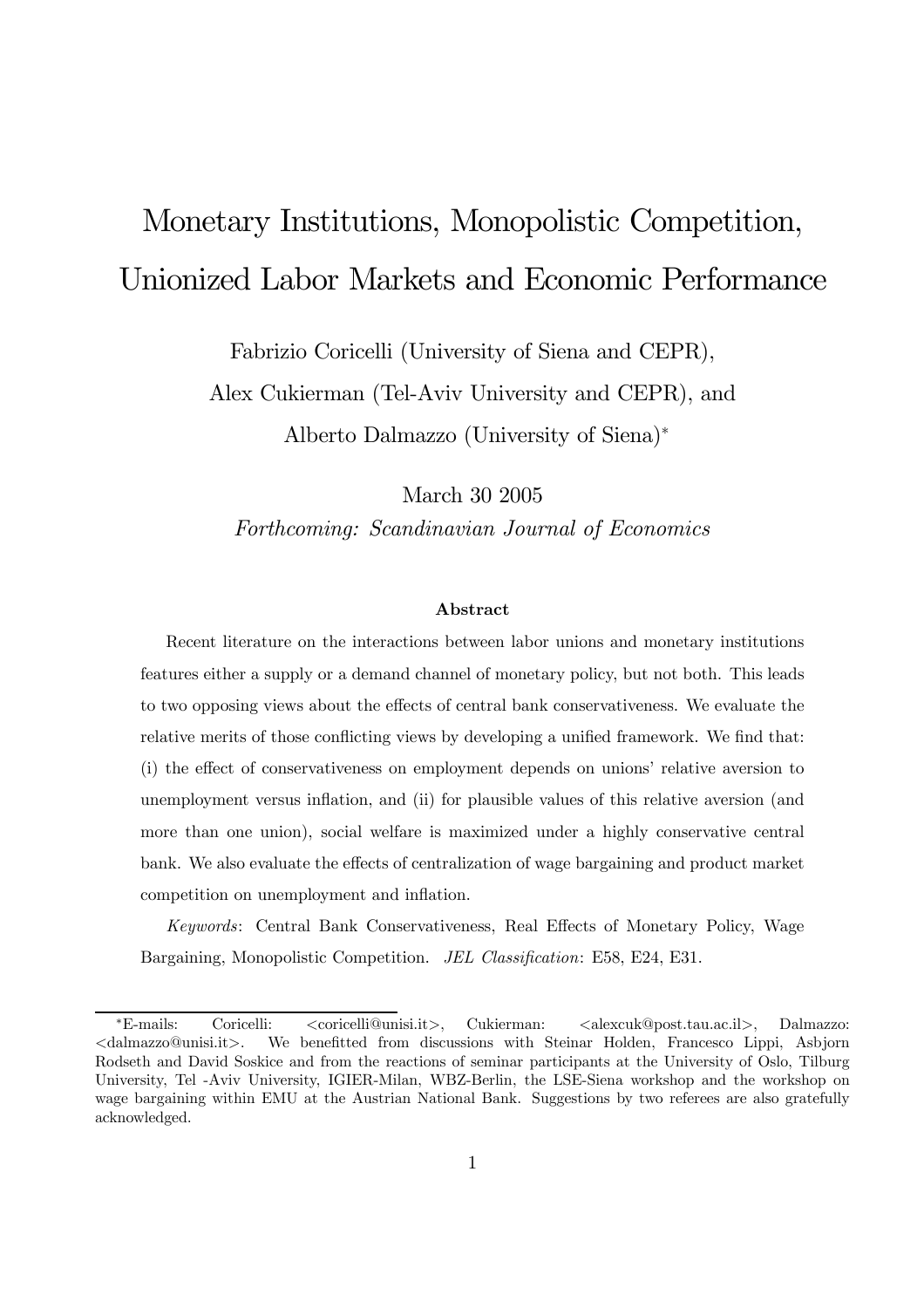# I. Introduction

Does the structure of monetary institutions matter for real economic activity? Conventional wisdom maintains that, in the absence of shocks monetary institutions affect inflation but not the real economy. Recent literature challenges the conventional wisdom by considering the strategic interactions between monetary policymakers and trade unions in the presence of nominal wage contracts. The general conclusion is that, when the labor market is dominated by a small number of unions, the nature of monetary policymaking institutions affects real variables.<sup>1</sup> A central issue addressed by this burgeonning literature is whether a more conservative central bank encourages or discourages economic activity by deterring or by encouraging unions' real wage demands.

The recent literature contains two diametrically opposed views on this issue. The first view, based on a supply side transmission of monetary policy in conjunction with the notion that unions are averse to inflation, concludes that Central Bank (CB) conservatism will increase unemployment. The reason is that inflation averse unions are willing to shade their nominal wage demands down somewhat in order to reduce the inflationary response of the CB. The more conservative is the CB, the smaller the inflationary response of the bank and the lower the incentive of unions to shade wages down. As a consequence, unions will go for higher wage demands and unemployment will rise. According to this supply-side view, in the extreme case of a monopoly union, a "populist" central bank that cares only about unemployment is optimal for a society that dislikes both inflation and unemploment; see Skott (1997), Cukierman and Lippi (1999), Guzzo and Velasco (1999, 2002), Lawler (2000) and Lippi (2002).

The second view abstracts from unions' inflation aversion and postulates that monetary policy affects aggregate demand rather than aggregate supply. In this perspective, a conservative CB will *reduce* unemployment. The reason is that a conservative bank will respond to wage increases by reducing the money supply. Consequently, unions will restrain their wage demands to reduce the employment loss among their members; see Bratsiotis and Martin (1999) and Soskice and Iversen (1998, 2000).

 $1<sup>1</sup>A$  non exaustive list includes Skott (1997), Jensen (1997), Gruner and Hefeker (1999), Cukierman and Lippi (1999, 2001), Guzzo and Velasco (1999), Bratsiotis and Martin (1999), Soskice and Iversen (2000), Lawler (2000), Holden (2003, 2005), Vartiainen (2002) and Lippi (2003). A broad survey of the issues appears in Calmfors (2001).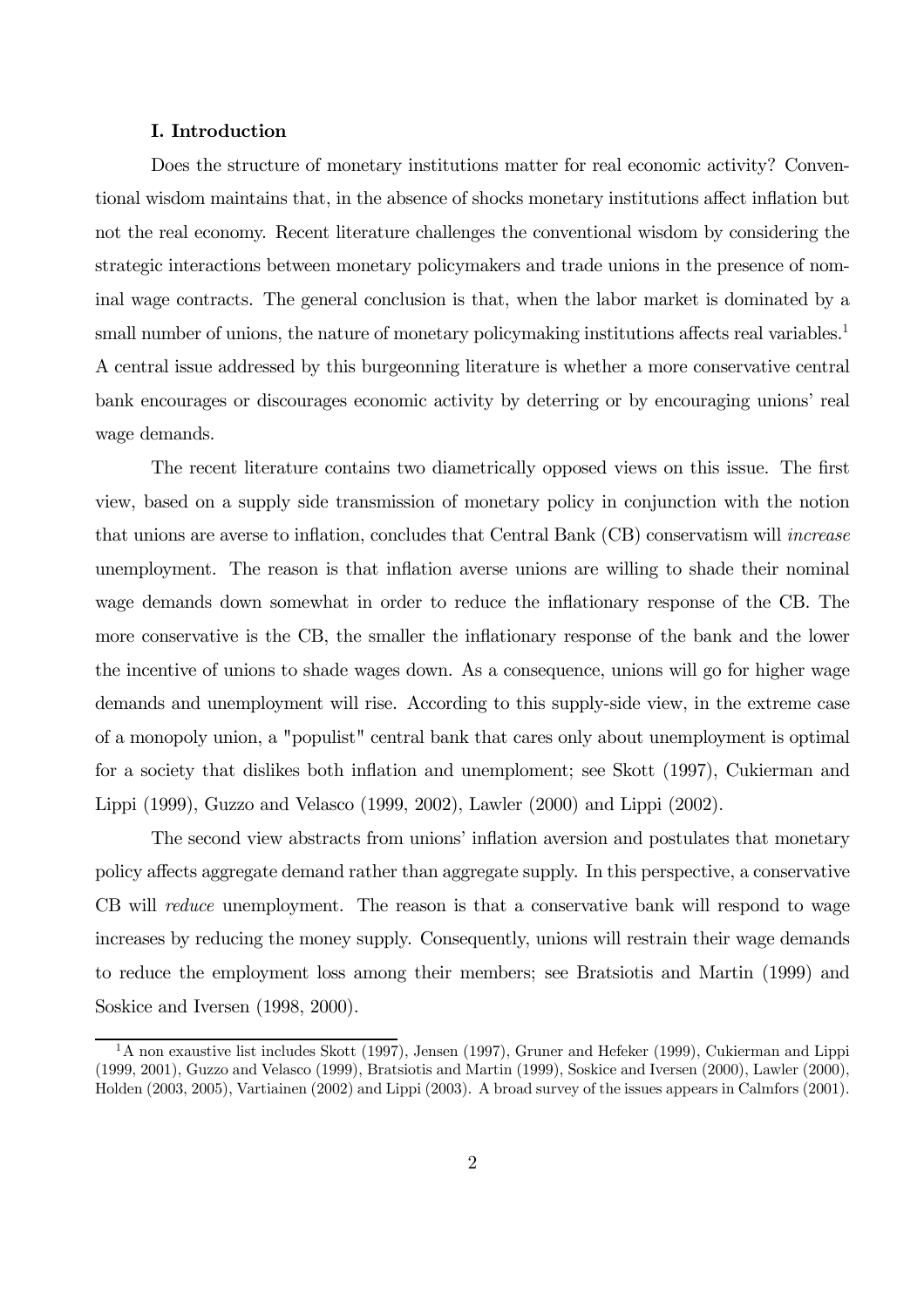This paper develops an hybrid framework that nests both views. In particular, our model features a transmission process of monetary policy that operates via both aggregate supply and aggregate demand channels. The former is the traditional supply side channel in which, due to predetermined nominal wage contracts, expansionary monetary policy reduces real wages and stimulates employment by creating inflation. The other is the aggregate demand channel that operates by stimulating the demand for goods and therefore the derived demand for labor. An important advantage of this integrated formulation is that it makes it possible to identify the economic effects of the threefold interaction between CB conservativeness, centralization of wage-bargaining and product market imperfections.<sup>2</sup>

Two central result of the paper are; 1. the effect of conservativeness on employment is non monotonic and depends on unions'relative aversion to unemployment versus inflation, 2. when unions care sufficiently more about unemployment among their members than about inflation, an ultra conservative CB - which is concerned only with price stability - reduces both inflation and unemployment to their minimal possible levels. This supports the view that the social desirability of a "populist" CB is a rather extreme special case.<sup>3</sup> An important corollary is that the degrees of both real and nominal downward wage rigidity depend on the level of CB conservativeness. This is an instance of the Lucas critique.

The paper is organized as follows. The model and the characterization of equilibrium are presented in section 2. The effects of CB conservativeness, centralization of wage bargaining, and the degree of product competition on inflation and unemployment are discussed in section 3. Section 4 presents the results concerning the socially optimal level of CB conservativeness. Section 5 concludes.

# II. The model

The economy is composed of a continuum of monopolistically competitive firms and of  $n$ , equally sized, labor unions that organize the entire labor force. The firms are evenly distributed over the unit interval and their mass is one. Thus, each union covers the labor force of a fraction

<sup>2</sup>On the nominal and real effects of labor frictions in Europe, see Galì, Gertler, and Lopez-Salido (2001).

<sup>&</sup>lt;sup>3</sup>However, *if* workers are inflation-averse, the result that an ultra liberal CB is socially optimal still holds in the case of a single monopoly union. Such a possibility is excluded by assumption in Bratsiotis and Martins (1999) and Soskice and Iversen (1998, 2000) since their frameworks abstract from the possibility of inflation aversion on the part of unions.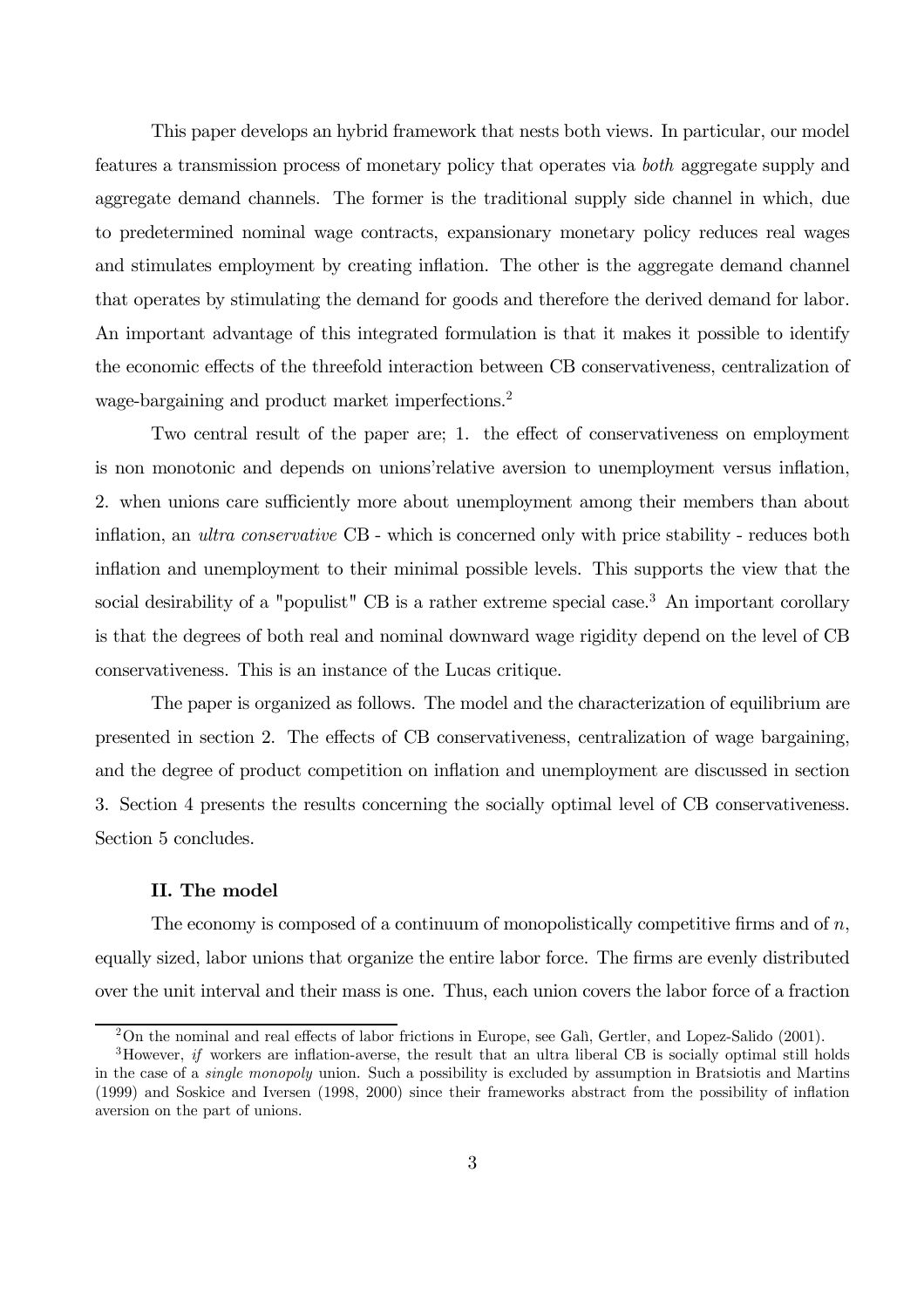$1/n$  of the firms. A quantity  $L_0$  of workers, equal across firms, is attached to each firm but works only if the union in charge signs a labor contract with the firm. For convenience, and without loss of generality, the firms are indexed so that all firms whose labor force is represented by union *i* are located in the contiguous subinterval  $(\frac{i}{n}, \frac{i+1}{n})$  of the unit interval, where  $i = 0, 1, ..., n - 1$ . Each firm owns a production technology that exhibits decreasing returns to scale to labor input, and is given by

$$
Y_{ij} = L_{ij}^{\alpha}, \quad \alpha < 1 \tag{1}
$$

where  $Y_{ij}$  and  $L_{ij}$  are output supply and labor input of firm j. The index i means that the labor force of the firm belongs to union i. Each firm faces a demand for its output given by

$$
Y_{ij}^d = \left(\frac{P_{ij}}{P}\right)^{-\eta} \frac{M}{P}, \quad \eta > 1
$$
\n<sup>(2)</sup>

where  $P_{ij}$  and P are respectively the price of the individual firm and the general price level, M is the aggregate nominal money supply, and  $\eta$  is the (absolute value of the) elasticity of demand facing the individual firm with respect to its relative price. Equation (2) states that the demand facing the individual firm is increasing in real money balances and decreasing in the relative price of its product.<sup>4</sup> The general price level is defined as the integral, over the unit interval, of the (logaritms of) the prices of individual firms. It is convenient, for reasons that will become clearer later, to write it as

$$
p = \frac{1}{n} \sum_{i=0}^{n-1} \left( \frac{\int_{\frac{i}{n}}^{\frac{i+1}{n}} p_{ij} \, dj}{\int_{\frac{i}{n}}^{\frac{i+1}{n}} dj} \right) = \sum_{i=0}^{n-1} \int_{\frac{i}{n}}^{\frac{i+1}{n}} p_{ij} \, dj = \int_{0}^{1} p_{ij} \, dj. \tag{3}
$$

where  $p_{ij}$  is the logarithm of  $P_{ij}$  and p is the logarithm of P. It suffices to note at this stage that this way of expressing the general price level facilitates the identification of the firms that are affected by an increase in the nominal wage rate set by union i.

Monetary institutions are represented by a CB that dislikes both inflation and unem-

<sup>&</sup>lt;sup>4</sup>The demand function in equation (2) can be derived from the maximization of a Dixit-Stiglitz consumer's utility: see Blanchard and Kiyotaki (1987). Coricelli, Cukierman and Dalmazzo (2004b) provide a specification in which the CB affects real balances through the choice of the interest rate.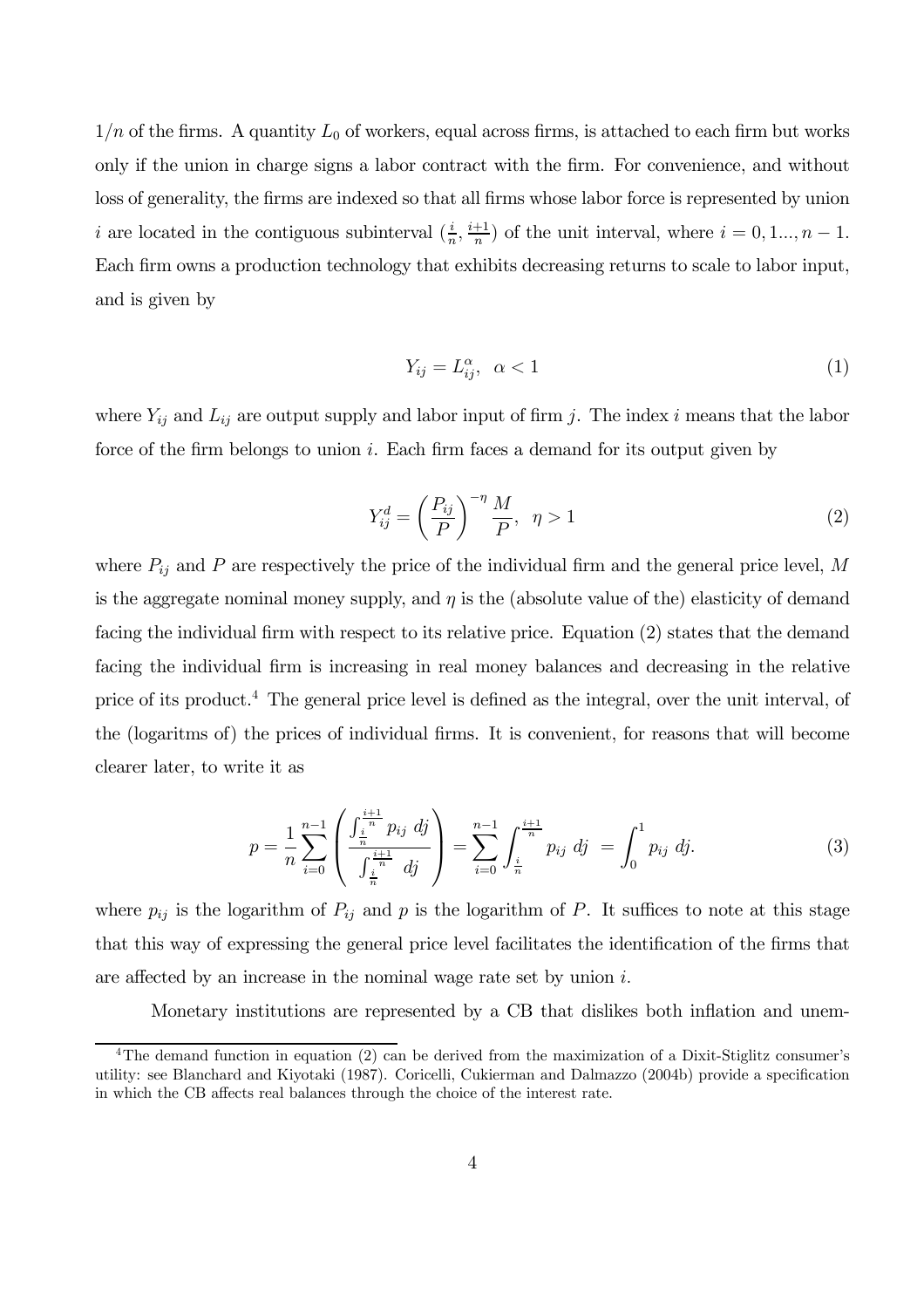ployment. The CB loss function is given by

$$
\Gamma = u^2 + I\pi^2 \tag{4}
$$

where u and  $\pi \equiv p - p_{-1}$  are respectively the aggregate rate of unemployment and of price inflation. As in Rogoff (1985), the parameter  $I$  denotes the degree of CB conservativeness to which we shall occasionally refer as central bank independence (CBI). It measures the relative importance that the CB assigns to the objective of low inflation versus low unemployment. The policy instrument of the CB is the nominal money supply, M.

Each union likes a higher real wage, dislikes unemployment among its members, and dislikes inflation. The individual union's loss function is given, as in Cukierman and Lippi (1999), by

$$
\Omega_i = -2w_{ri} + Au_i^2 + B\pi^2\tag{5}
$$

where  $w_{ri}$  is the (logarithm) of the real wage of union's i members,  $u_i$  is the rate of unemployment among them, A is a positive parameter that measures the relative importance attributed to employment versus the real wage by the union's leadership, and  $B$  is a non negative parameter that characterizes the union's degree of inflation aversion. The first two arguments reflect the union's sectoral interest and are standard in the theory of trade unions' behavior: see Oswald (1982). The third reflects the union's aversion to inflation and appears rather often in the recent literature on the strategic interaction between unions and the CB.<sup>5</sup> Although the union cares about the real wage, it directly sets only the nominal wage.

To bring out the strategic interaction between unions and the monetary authority, as well as the effects of their behavior on the pricing strategies of firms, we postulate that monetary policy actions are more flexible than the decisions about the nominal wage made by the unions.<sup>6</sup>

<sup>5</sup> Inflation averse unions have appeared often since the early work of Cubitt (1992). Unions may be inflation averse for various reasons. One is that most pensions are, not indexed. Another is that, due to progressive taxation, inflation pushes labor income into higher tax brackets: see Agell and Ysander (1993). A third reason is that unemployment benefits are usually specified in nominal terms: see Berger, Hefeker, and Schoeb (2004).

 $6$ Jerger (2002) considers the case in which the CB and unions move simultaneously rather than sequentially. Since monetary policy is adjusted more frequently than nominal contracts, our assumption that unions move first appears to be more plausible.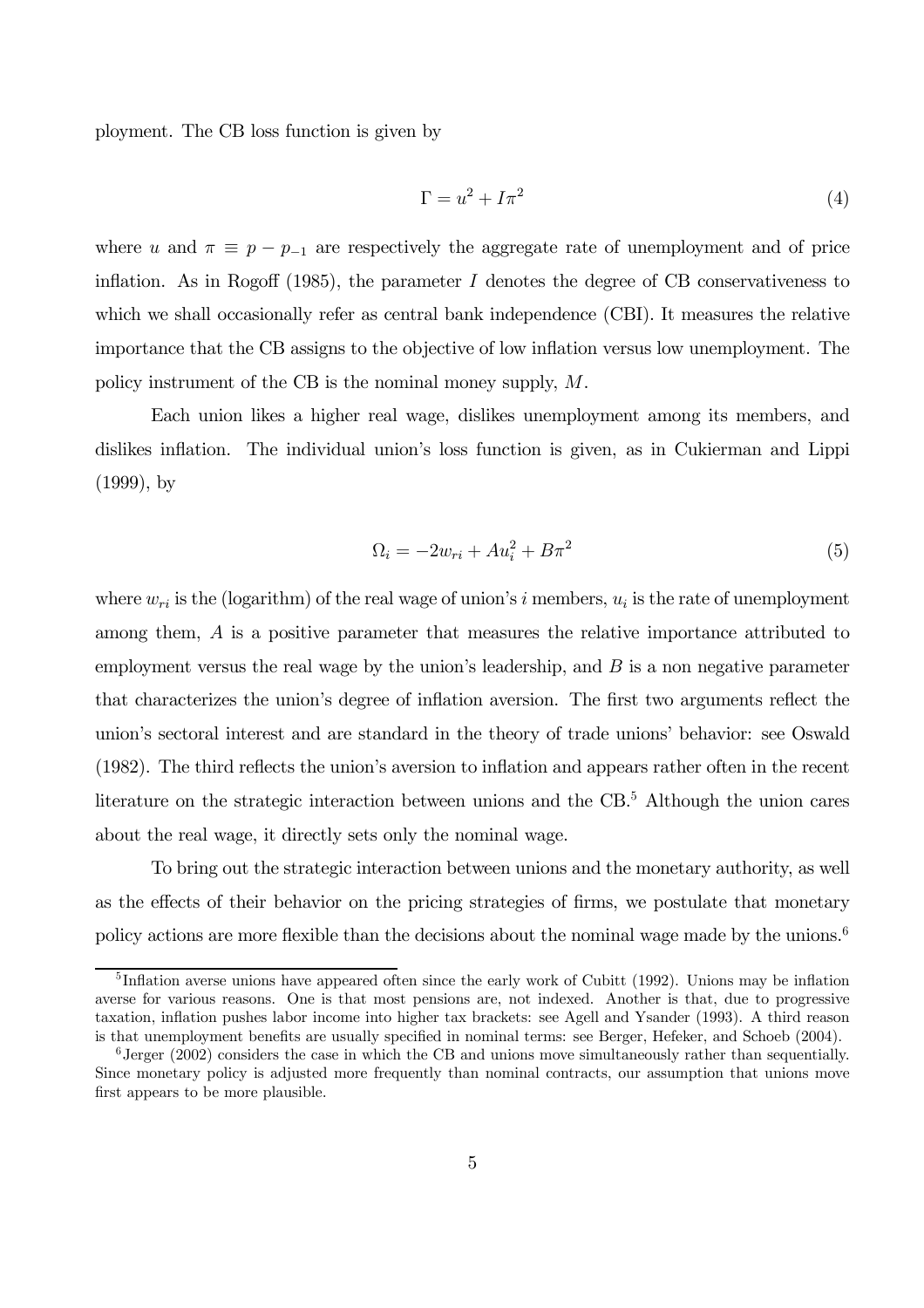To focus on the consequences of nominal wage stickiness we assume that product prices are flexible, in the sense that firms can immediately and costlessly adjust their prices to observed changes in monetary policy.<sup>7</sup> These assumptions lead to the following, three-stage, sequence of events.

In the first stage, each union chooses its nominal wage so as to minimize its loss function (5). In doing that, each union takes the nominal wages of other unions as given and anticipates the reactions of the monetary authority and of firms to its wage choice. The resulting nominal wages remain contractually fixed for the duration of the game. In the second stage the monetary authority chooses the nominal stock of money so as to minimize its loss function (4). In doing that, the CB takes the preset nominal wages as given and anticipates the reaction of firms both to wages and to its choice of money supply. In the third stage each firm takes the general price level as given and sets its own price so as to maximize its real profit. The resulting string of first order conditions, together with equation (3), simultaneously determine individual prices as well as the general price level. General equilibrium is characterized by backward induction: we start by solving the firms' pricing problem, then the CB problem, and finally we solve for the unions' wage decisions.

#### Price setting by monopolistically competitive firms

Real profits of an individual firm are given by

$$
\Pi_{ij} = \frac{P_{ij}}{P} Y_{ij}^d - \frac{W_i}{P} L_{ij} = \left(\frac{P_{ij}}{P}\right)^{1-\eta} \frac{M}{P} - \frac{W_i}{P} \left[\left(\frac{P_{ij}}{P}\right)^{-\eta} \frac{M}{P}\right]^{\frac{1}{\alpha}}
$$
(6)

where the second equality is obtained by using  $(2)$ , the demand facing the individual firm, and  $(1)$ , the production function. In the third stage of the game, the firm takes P, M and the nominal wage,  $W_i$ , as given and chooses its own price,  $P_{ij}$ , so as to maximize real profits. Maximizing with respect to  $P_{ij}$ , taking logarithms and rearranging yields:

<sup>&</sup>lt;sup>7</sup>Wages are normally believed to be more sticky than most prices (see, e.g., Friedman (1999)). A recent detailed study of individual price adjustments in Belgium is consistent with this view: see Aucremanne and Dhyne (2004). The case for specifying monetary policy as preceding price setting is perhaps less compelling. Thus, models like those of Bratsiotis and Martin (1999) and Soskice and Iversen (2000), postulate that pricing decisions are taken before the money supply is set. Note however that the equilibrium derived in the paper will arise even when prices are set prior to monetary policy, provided this policy has been precommited prior to price setting, by means of inflation targets or some other transparent and credible commitment device.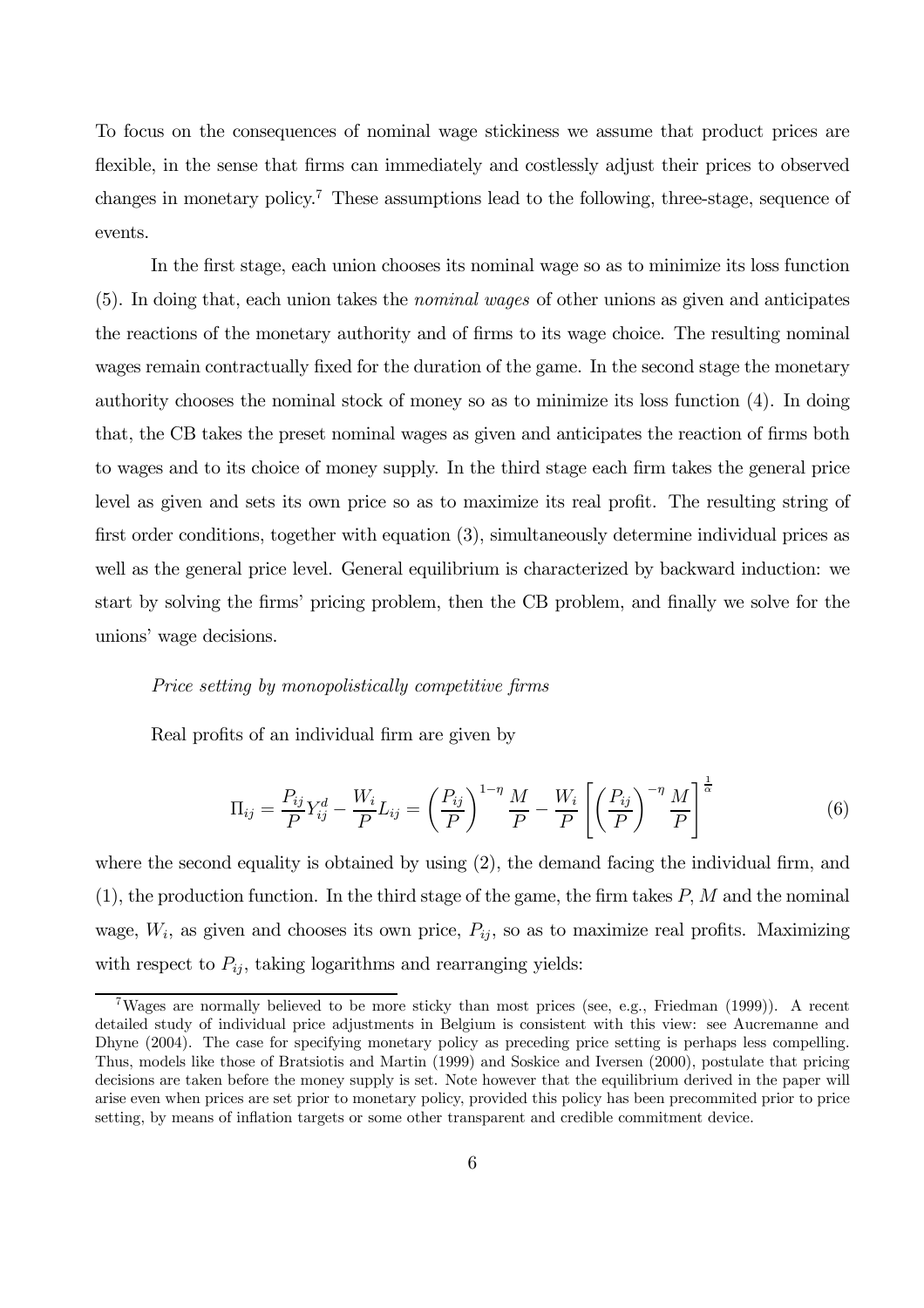$$
p_{ij} - p = \theta + \frac{1}{\alpha + \eta(1 - \alpha)} [\alpha(w_i - p) + (1 - \alpha)(m - p)] \tag{7}
$$

where  $\theta \equiv \left[ \frac{\alpha}{\alpha + \eta(1)} \right]$  $\alpha+\eta(1-\alpha)$  $\left[\log\left[\frac{\eta}{\alpha(\eta-1)}\right]$  and lower case letters stand for the logarithms of the corresponding upper case letters. Equation (7) states that the optimal relative price of a typical monopolistically competitive firm is higher the higher the real wage it pays and the higher real money balances. The first element reflects the firm's reaction to labor costs and the second its reaction to the demand for its product. The firm's derived demand for labor can be obtained by equating the product demand (equation (2)) with the firm's supply (equation (1)). Taking logarithms and rearranging yields:

$$
l_{ij}^d = \frac{1}{\alpha} \left[ -\eta (p_{ij} - p) + (m - p) \right]. \tag{8}
$$

Equation (8) states that the individual firm's derived demand for labor is an increasing function of real money balances and a decreasing function of its relative price. Using equation (7) in equation (8), we obtain an alternative form of the firm's demand for labor

$$
l_{ij}^d = \kappa + \frac{1}{\alpha + \eta(1 - \alpha)} \left[ -\eta(w_i - p) + (m - p) \right]
$$
\n(9)

where  $\kappa \equiv -\frac{\eta\theta}{\alpha}$ . This form implies that when the union manages to raise its real wage, the firm's demand for labor goes down unless real money balances increase. This feature of labor demand plays a crucial role in what follows.

# Choice of money supply by the CB

The CB picks the money supply in the second stage so as to minimize its loss function (4), after observing nominal wages and anticipating the pricing and employment reaction of the firms to its own choice (as given by equations (7) through (9)). Averaging equation (7) over firms and rearranging, we obtain

$$
(m-p) = \rho - \frac{\alpha}{(1-\alpha)}(w-p)
$$
\n(10)

where  $\rho \equiv \frac{-\alpha}{(1-\alpha)} \log \left[ \frac{\eta}{\alpha(\eta-1)} \right]$  and p and w are respectively the logarithms of the average price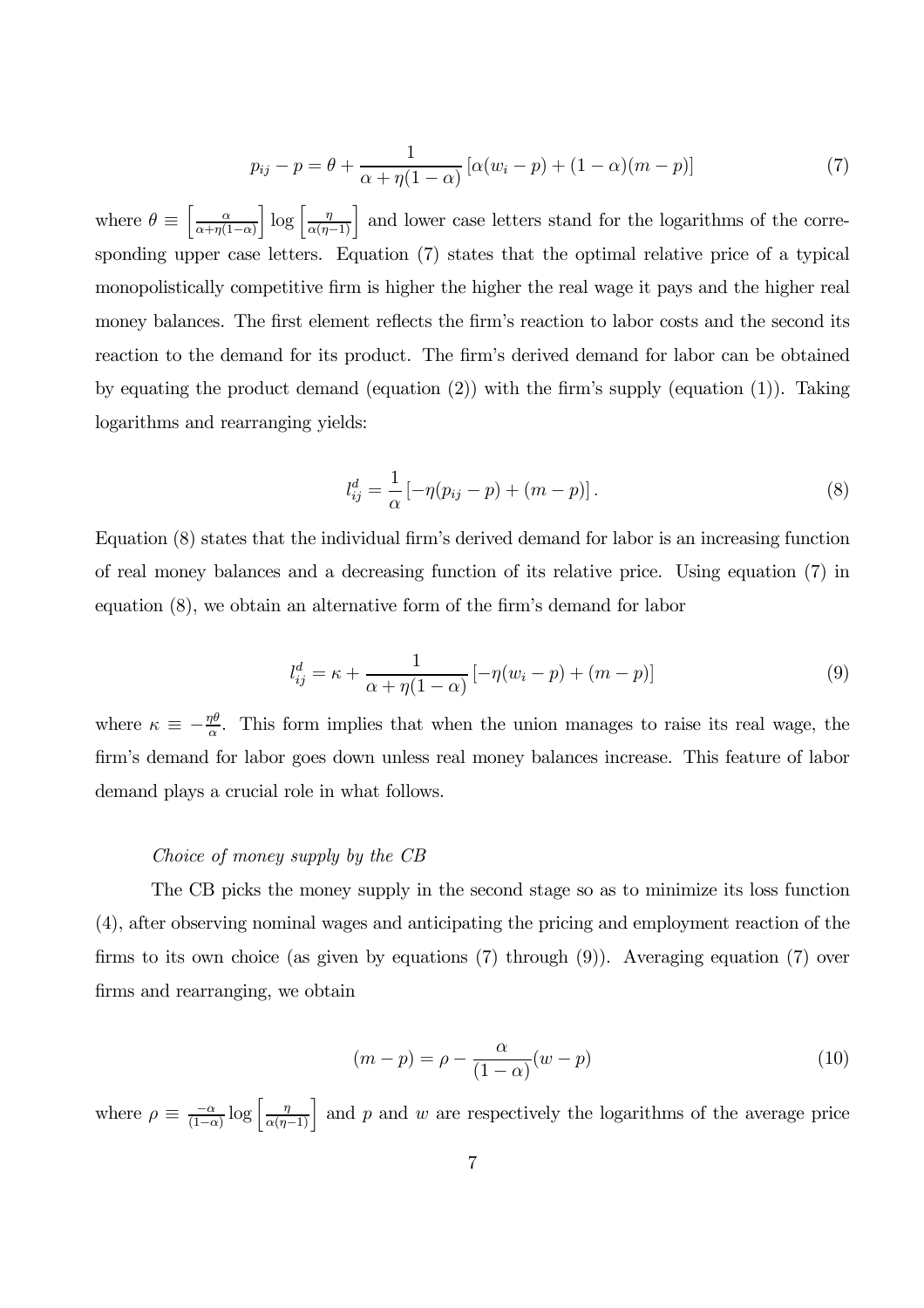and the average nominal wage. Equation (10) states that, in the aggregate, there is an inverse equilibrium relation between the average real wage and real money balances. The equilibrium general price level can now be obtained by rearranging equation (10)

$$
p = -(1 - \alpha)\rho + \alpha w + (1 - \alpha)m. \tag{11}
$$

Thus, up to a constant that depends on the basic parameters of the economy, the equilibrium price level is a weighted average of nominal wages and of the nominal money supply. Correspondingly, the rate of inflation is given by

$$
\pi = p - p_{-1} = -(1 - \alpha)\rho + \alpha w + (1 - \alpha)m - p_{-1}.
$$
\n(12)

We now turn to a characterization of unemployment. By averaging equation  $(8)$  over firms and exploiting (3), one obtains the average employment per firm:

$$
l^d = \frac{1}{\alpha}(m - p). \tag{13}
$$

Since the total mass of firms is one,  $l^d$  also coincides with aggregate demand for labor. In contrast with "supply-side" models where the CB picks inflation directly, equation (13) reflects the "flex-price-sticky-wage" Neo Keynesian feature of our model, where monetary policy affects employment not only via supply but also through aggregate demand. Let  $l_0 \equiv \log [L_0]$  be the logarithm of labor supply per firm. The average rate of unemployment per firm, as well as the average economy-wide rate of unemployment, are given by

$$
u = l_0 - \frac{1}{\alpha}(m - p). \tag{14}
$$

Taking the average nominal wage  $w$  as given, the CB chooses the nominal stock of money  $m$  so as to minimize its loss function. Substituting the expressions for inflation and unemployment (equations (12) and (14)) into equation (4) and rearranging, the CB problem becomes

$$
\min_{\{m\}} \left\{ \begin{array}{c} \left[ l_0 - m + \frac{1}{\alpha} \left( -\rho (1 - \alpha) + \alpha w \right) \right]^2 + \\ + I \left[ \left( -\rho (1 - \alpha) + \alpha w + (1 - \alpha) m \right) - p_{-1} \right]^2 \end{array} \right\}.
$$
 (15)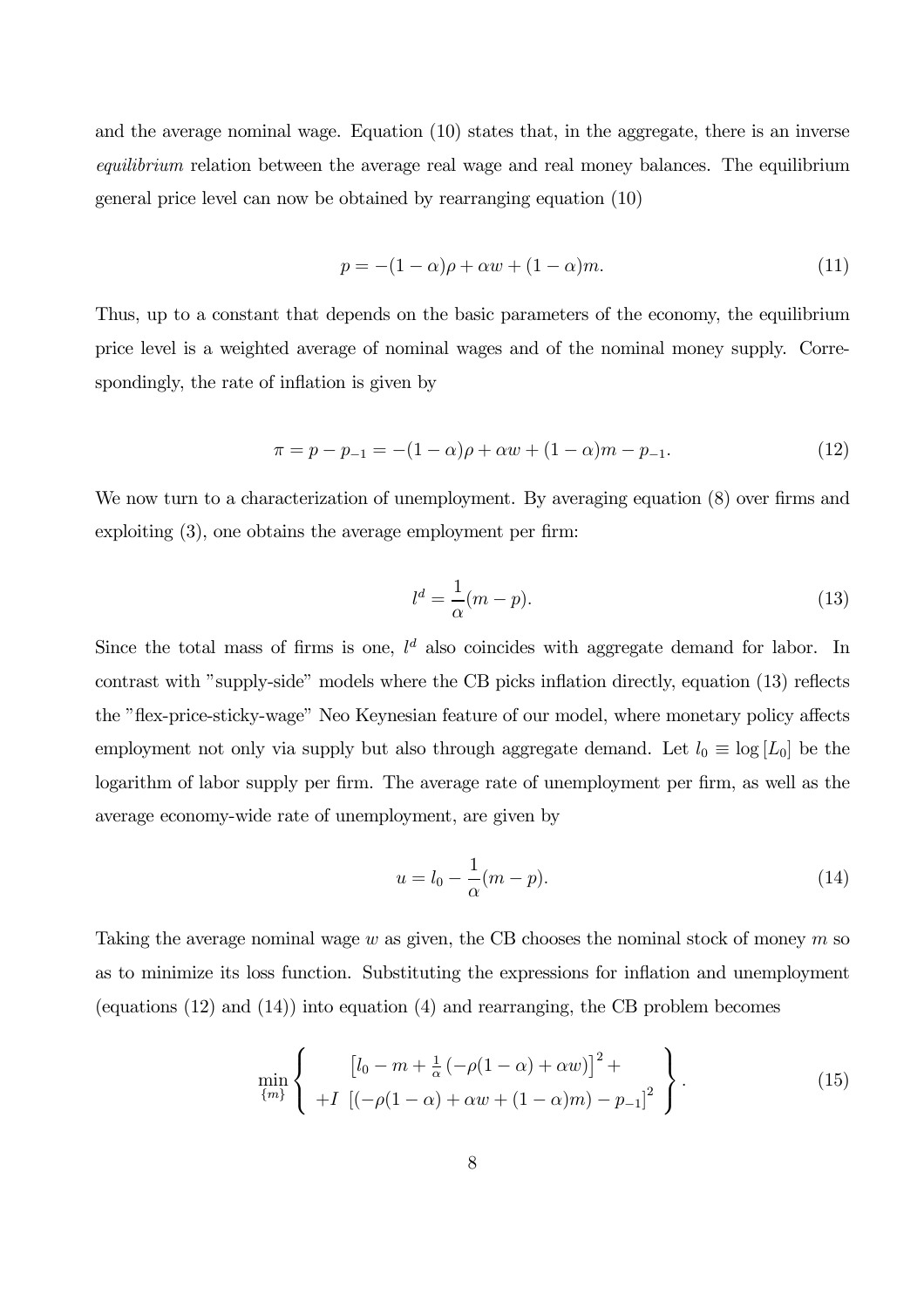This yields a reaction function for the CB in which the money supply is a linear function of the average nominal wage:

$$
m = \mu + \frac{1 - \alpha(1 - \alpha)I}{1 + (1 - \alpha)^2 I} w,
$$
\n(16)

where  $\mu \equiv \frac{l_0 - \frac{\rho(1-\alpha)}{\alpha} + [\rho(1-\alpha)+p_{-1}](1-\alpha)I}{1+(1-\alpha)^2I}$ . Depending on the degree of CB conservativeness (or independence) I, the CB either counteracts or accommodates an increase in nominal wages. If the CB is sufficiently conservative, in the sense that  $1-\alpha(1-\alpha)$   $I < 0$ , a nominal wage increase will trigger a tightening of the money supply. Conversely, if the CB is relatively liberal, in the sense that  $1 - \alpha(1 - \alpha)$  I > 0, it will partially accommodate wage increases.

The intuition underlying this result is as follows. Firms respond to an increase in nominal wages by increasing their prices. This raises the rate of inflation and, for a given nominal money supply, reduces real money balances. The second effect reduces the derived demand for labor and pushes unemployment up. Consequently, in the absence of any reaction by the CB, an increase in the average level of nominal wages raises both inflation and unemployment. The response of the CB is designed to optimally spread the costs of those two "bads" between the two components of its loss function. If it cares relatively more about price stability, the CB partially counteracts the effect of wage increases on inflation at the cost of even higher unemployment. If it cares relatively more about unemployment, the CB partially counteracts the adverse effect of higher wages on unemployment at the cost of even higher inflation.

Thus, in countries with a highly independent CB, the monetary authority leans against inflationary wage increases by contracting money growth in response to wage inflation. Casual evidence about the industrial organization of labor negotiations in Germany as well as recent empirical evidence concerning monetary policy reaction functions supports the theoretical discussion above. Studies on industrial relations in Germany like Berghan and Detlev (1987) and Streek (1994) report that the Bundesbank often threatened to tighten monetary policy in response to excessive wage settlements. Hall (1994, p.12) and Hall and Franzese Jr. (1998) note that, due to the high level of independence of the Bundesbank, labor unions usually took this threat seriously but that, from time to time, the German CB actually tightened monetary policy in response to high wage settlements in order to maintain its credibility. This view is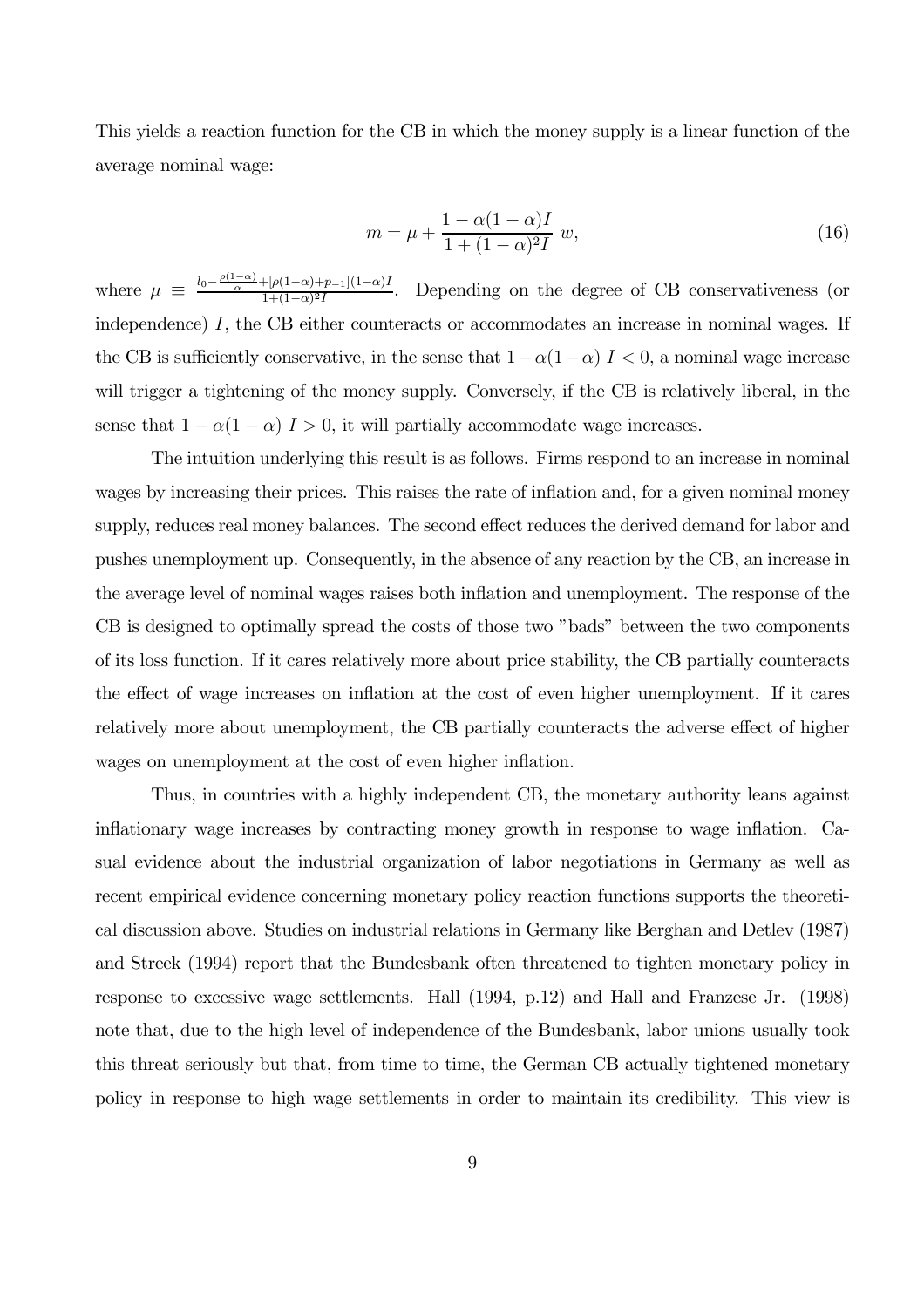corroborated by empirical evidence in Cukierman, Rodriguez and Webb (1998).<sup>8</sup>

# Choice of wages by unions

In the first stage of the game each union takes nominal wages set by other unions as given and chooses its own nominal wage so as to minimize its losses, given by equation (5). In doing so, each union takes into consideration the consequences of its wage policy for the prices that will be subsequently set by firms, as well as the response of the CB in equation  $(16)$ .

Let  $w_i$  and  $w_{-i}$  be respectively the nominal wage of union i and the average nominal wage of all other unions. Taking  $w_{-i}$  as given, union i sets a common wage  $w_i$  for all its members, which are all the workers attached to firms in the interval  $[\frac{i}{n}, \frac{i+1}{n}]$ . The relevant average rate of unemployment per firm is given by the difference between the number of workers attached to each firm and the average labor demand for a firm represented by union  $i$ :

$$
u_i = l_0 - \left\{ \frac{\int_{i/n}^{(i+1)/n} l_{ij}^d \, dj}{\int_{i/n}^{(i+1)/n} dj} \right\} = l_0 - l_{ij}^d. \tag{17}
$$

From equation (8), labor demand  $l_{ij}^d$  of firm j in the interval  $[\frac{i}{n}, \frac{i+1}{n}]$  is a function of aggregate real money balances and of its relative price. Since all firms in the interval  $[\frac{i}{n}, \frac{i+1}{n}]$  face a common nominal wage  $w_i$ , equation (7) implies that  $p_{ij} = p_i$  for all  $j \in \left[\frac{i}{n}, \frac{i+1}{n}\right]$ . Consequently, union i anticipates that all the firms employing its members will react to a common wage level by setting the *same* relative price for their products. Thus, equation  $(17)$  can be rewritten as:

$$
u_i = l_0 + \frac{1}{\alpha} \left[ \eta \left( p_i - p \right) - \left( m - p \right) \right]. \tag{18}
$$

Note that  $u_i$  is also equal to the unemployment *rate* among union i's members. Minimizing the loss function in equation (5) with respect to the nominal wage  $w_i$  subject to equation (12) and (18) yields the following first order condition

<sup>8</sup>Cukierman, Rodriguez and Webb (1998) estimate of the degree of monetary accommodation (characterized by the reaction of high powered money growth to wage inflation) in a group of developed economies between the mid-seventies and the beginning of the nineties. They find that in countries with low CBI the coefficient of accommodation tends to be significantly positive; in countries with intermediate levels of CBI it is insignificantly different from zero; and in high CBI countries like Germany it is significantly negative. More generally Table 4.4 in that paper shows that the degree of accomodation, as measured by the reaction of high powered money to nominal wage increases (adjusted for significance) is a decreasing function of CBI.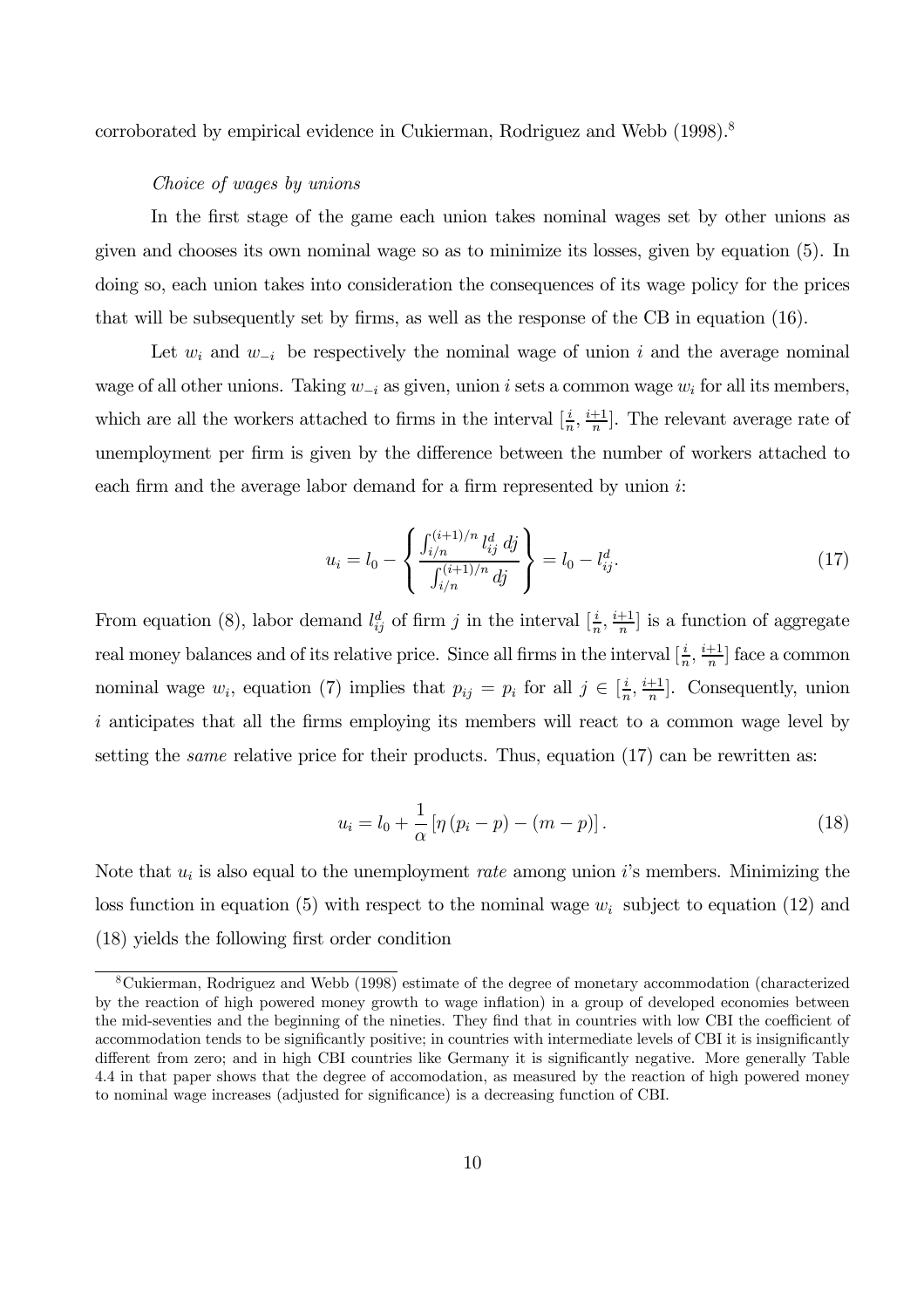$$
-\left[1 - \frac{dp}{dw_i}\right] + A u_i \frac{du_i}{dw_i} + B \pi \frac{dp}{dw_i} = 0 \tag{19}
$$

This condition holds for all unions  $(i = 1, ..., n)$ . This system of n first order conditions implies that the equilibrium is symmetric in both prices and wages, that is,  $w_i = w$  and  $p_{ij} = p_i = p$ (see Appendix for a proof). To emphasize the impact of monopolistic unions on equilibrium outcomes, we express the (symmetric) solution to the unions' game in terms of the wage premium  $\phi$ , defined as the difference between the common real wage of each union,  $w_r$ , and the competitive real wage,  $w_r^c = -(1 - \alpha)l_0 + \frac{1 - \alpha}{\alpha}\rho$  (see the Appendix). The equilibrium premium is given by

$$
\phi \equiv w_r - w_r^c = \frac{(1 - \alpha)^2 I Z_w}{(1 - \alpha) A I Z_u + B (1 - Z_w)}
$$
(20)

where

$$
1 - \frac{dp}{dw_i} \equiv Z_w = 1 - \frac{1}{n\left[1 + (1 - \alpha)^2 I\right]} > 0\tag{21}
$$

and

$$
-\frac{dl_{ij}^d}{dw_i} = \frac{du_i}{dw_i} \equiv Z_u = \frac{1}{\alpha} \left[ \eta \frac{d(p_i - p)}{dw_i} - \frac{d(m - p)}{dw_i} \right] = \frac{1}{n} \left[ \frac{\eta(n - 1)}{\alpha + \eta(1 - \alpha)} + \frac{(1 - \alpha)I}{1 + (1 - \alpha)^2 I} \right] > 0.
$$
\n(22)

Notice that the wage premium is always non negative and that it increases with  $Z_w$  and decreases with  $Z_u$  and B.  $Z_w$  is the overall elasticity of the union's real wage with respect to the nominal wage.  $Z_u$  is the (absolute value of) the overall elasticity of employment (and of unemployment) among union members with respect to the union's nominal wage. The overall elasticities,  $Z_w$ and  $Z_u$ , internalize the subsequent reactions of monetary policy and of prices to union i's wage decision.

The expression for  $Z_u$  contains the central parameters of the model  $(n, \eta, I)$ . Note first that  $Z_u$  is larger the higher the centralization of wage bargaining (the lower n). Further, for any given  $n$ , the marginal impact of a nominal wage increase on the union's unemployment is composed of two effects: a relative price effect, and a real balance effect; see equation (8). The relative price effect works through goods substitution. When a union raises its nominal wage, it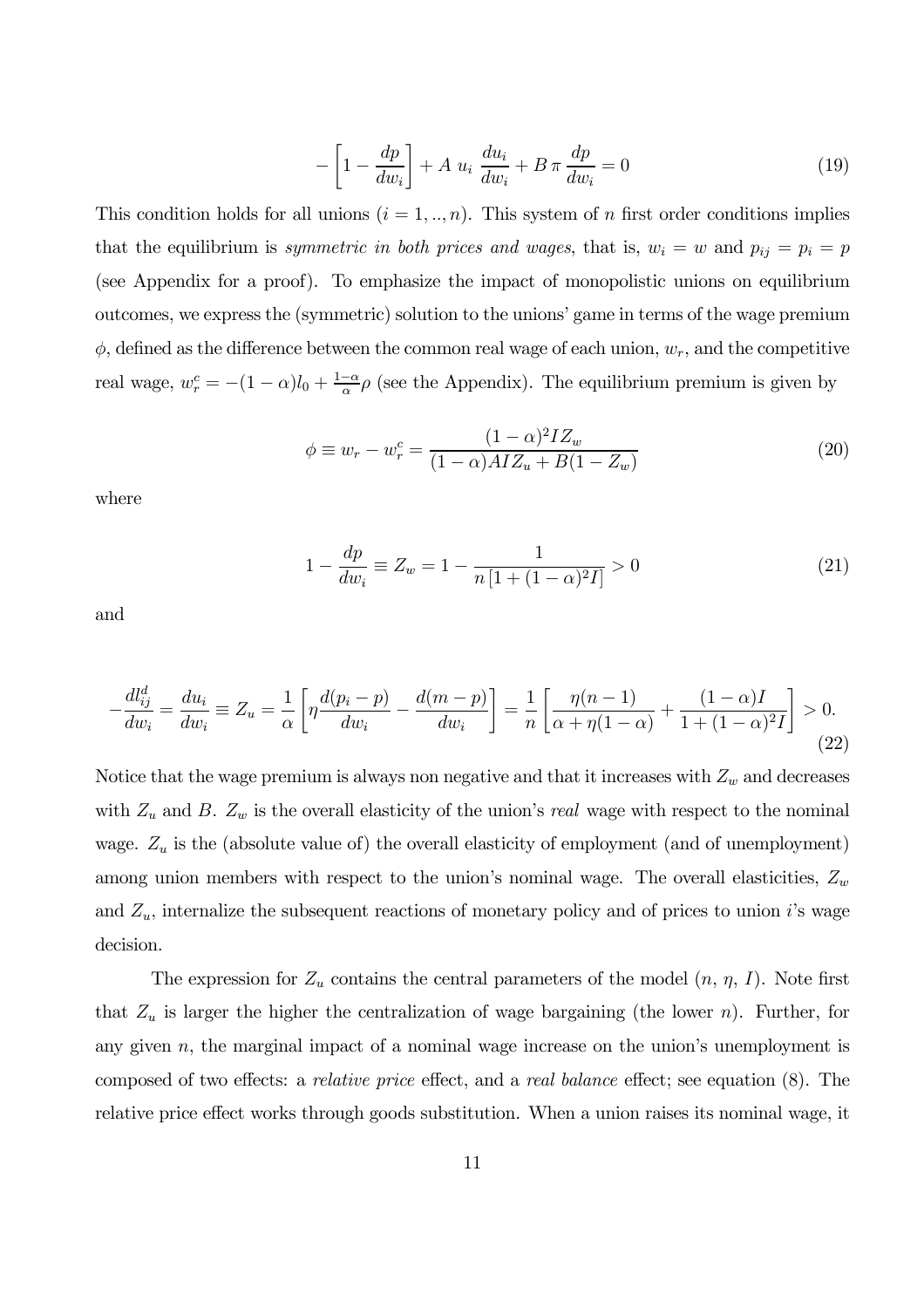anticipates that the firms employing its labor will increase their prices relative to competitors, and experience a reduction in product demand. Consequently, the union anticipates that the demand for its labor will fall. This effect is captured by the first term in brackets in each of the expressions in equation (22). Not surprisingly, the size of this effect depends on the parameter  $\eta$ , characterizing the degree of substitutability among consumption goods. The larger  $\eta$ , the larger the substitutability between products of different firms and, thus, the larger the substitutability between the labor of different unions.

The real balance effect is given by the second terms in brackets in equation (22), and captures the marginal impact on the union's labor demand of a higher nominal wage through lower real money balances. The decrease in money balances due to a higher wage-level is generated both by an increase in the price-level, and by the monetary policy response which, as shown above, may be either positive or negative depending on the level of CBI. But the combined impact of those two components on real balances turns out to always be negative. The reason is that, as we saw in the previous subsection, an increase in the union's nominal wage raises on impact both inflation and unemployment. Except for the extreme case of an ultra liberal CB, the bank's optimal response to those two "bads" is to equate at the margin the cost of inflation to the cost of unemployment. Consequently, the CB will not raise nominal balances by the full amount required to restore real balances to their pre nominal wage increase.<sup>9</sup> For, if it had done so the marginal cost of inflation would have exceeded the marginal cost of unemployment. Hence, the overall effect of an increase in the nominal wage on employment via the real balance effect is always negative too. Furthermore, the size of this effect is higher the higher is CBI, as denoted by I. This fact plays an important role in what follows.

The overall rate of unemployment, u, and the aggregate price level, p, can be expressed as simple functions of the wage premium. From equations (14) and (10), the equilibrium rate of unemployment is

$$
u = \frac{1}{1 - \alpha} \phi \tag{23}
$$

<sup>&</sup>lt;sup>9</sup>This can be demonstrated more formally by means of equations (12) and (16). Those equations imply that, when  $I = 0$ , the money supply is adjusted by the full amount of the wage increase so that real money balances remain unaltered. For any  $I > 0$ , the rate of increase in nominal balances is lower than the rate of increase in the nominal wage, implying that inflation rises by less than the nominal wage so that real balances go down.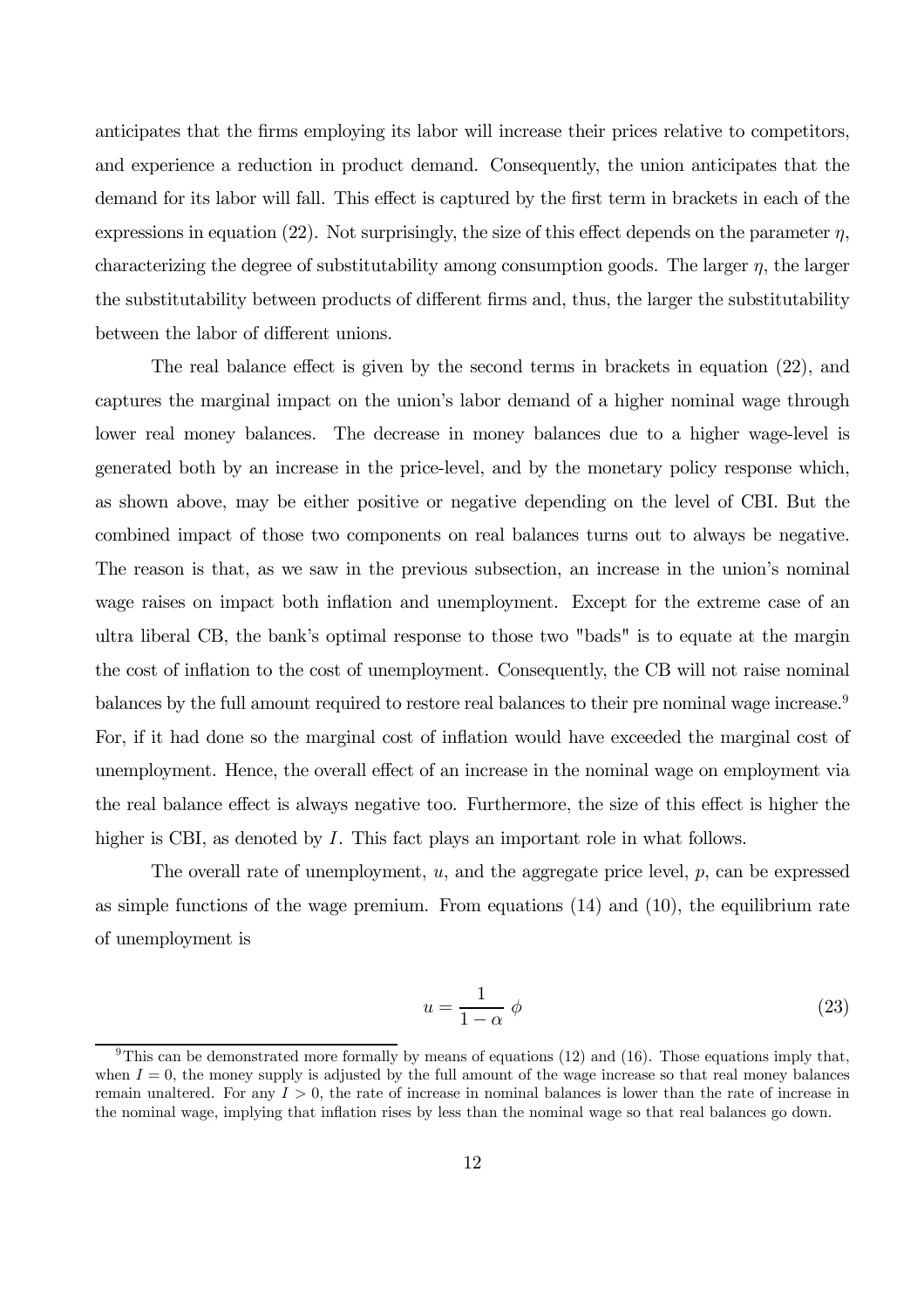Using the CB reaction function (equation (16)) in equation (12), and rearranging, the equilibrium rate of inflation can be expressed as

$$
\pi = p - p_{-1} = \frac{1}{(1 - \alpha)^2 I} \phi.
$$
\n(24)

# III. The effects of CBI, centralization of wage bargaining and the degree of product differentiation on economic performance

We now investigate how the wage premium, unemployment and inflation are affected by:  $(i)$  CBI, as characterized by I,  $(ii)$  the degree of decentralization of wage bargaining, as characterized by n, and *(iii)* the degree of product differentiation, as characterized by n.

#### CBI and economic performance

A quick look at equations (20) through (22) reveals that I affects the bargaining power of the union, and therefore the equilibrium wage premium. The direction of this effect depends on the aversion of the union to inflation in comparison to its aversion to unemployment among the union's members. The following proposition shows that when unions' inflation aversion, B, is small relative to its unemployment aversion,  $A$ , the wage premium, the rate of unemployment, and inflation are all lower the higher the degree of CB conservativeness (or CBI), I.

# Proposition 1 A necessary and sufficient condition for

$$
\frac{d\phi}{dI} < 0, \, \frac{du}{dI} < 0, \, \frac{d\pi}{dI} < 0
$$

is

$$
\frac{B}{A} < \left(\frac{B}{A}\right)_c \equiv \frac{\alpha(1-\alpha)^2(n-1)I^2}{\left[\alpha + \eta(1-\alpha)\right]\left[(n-1) + 2n(1-\alpha)^2I\right]}
$$

.

The proof of the Proposition involves straightforward, but tedious, calculations (details appear in the appendix of Coricelli, Cukierman and Dalmazzo (2004a)). In words, the proposition states that the real wage premium, unemployment and inflation are all lower the more conservative the CB, if and only if, the relative aversion of the union to inflation and to unemployment among its members is below some threshold. The intuition underlying this condition follows. An increase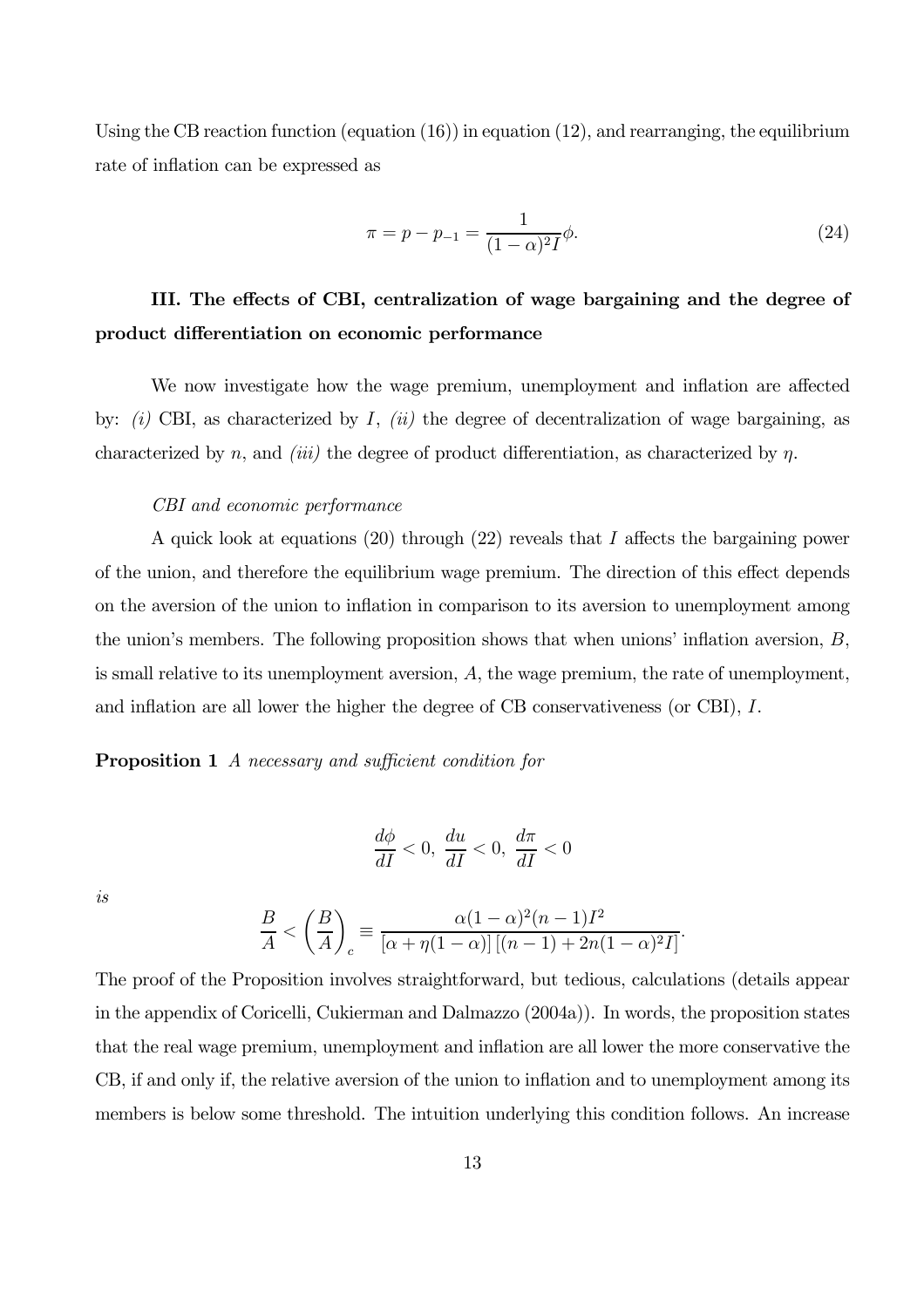in the degree of CB conservativeness triggers two opposing effects on the wage premium. These effects are generated by "inflation aversion" and by "unemployment aversion" on the part of unions. On one hand, a more conservative CB reduces the unions' concerns for price-inflation, inducing more wage aggressiveness.<sup>10</sup> On the other hand, a more conservative CB favors wage moderation on the part of unions, since a conservative CB provides little accomodation of wage increases and may even tighten the money supply in response to wage pressure, generating higher unemployment. In effect, as a by-product of its worry for price stability, a conservative CB is expected to punish higher wages by raising unemployment. Thus, the deterrence exerted on unions through their aversion to unemployment is stronger when the CB is more conservative.<sup>11</sup>

When the condition  $\frac{B}{A} < (\frac{B}{A})_c$  is satisfied, an increase in I raises unions' fear from unemployment by more than it alleviates their inflationary fears to an extent that induces them to set lower real, as well as nominal, wages. This implies that a higher level of CBI is conducive to less inflation, as well as to lower unemployment. It is possible to obtain a wider perspective on the mechanism underlying proposition 1 by using the dependence of the critical value,  $\left(\frac{B}{A}\right)_c$ , on conservativeness to reformulate the condition in the proposition also in terms of I. This leads to the following corollary to proposition 1.

**Proposition 2** : An increase in the degree of central bank conservativeness, I, induces a reduction or an increase in the wage premium,  $\phi$ , depending on whether I is larger or smaller than a non negative critical value,  $I_c$ . This critical value is an increasing function of  $\frac{B}{A}$ .

The proof and the explicit form of  $I_c$  appear in Coricelli, Cukierman and Dalmazzo (2004a). The proposition implies that the equilibrium wage premium is an inverted-U function of the level of CB conservativeness. When the CB is more liberal than  $I_c$  the deterring effect of monetary institutions on real wage demands is dominated by unions' aversion to inflation. In this range an increase in conservativeness induces an increase in the wage premium. When the CB

 $10\,\mathrm{As}$  in Cukierman and Lippi (1999) this happens for two reasons. First a stronger anti-inflationary stance on the part of the CB means that a unit increase in the nominal wage translates into a larger increase in the real wage  $(Z_w)$  is higher). Second, an increase in CB conservativeness reduces the inflationary cost of a given nominal wage increase for inflation-averse unions  $(B > 0)$ .

 $11$ A similar conclusion appears in both Bratsiotis and Martin (1999) and Soskice and Iversen (2000). However, since they postulate an exogenously given monetary policy rule, these papers do not shed light on the relation between the rule and CB preferences. Additional discussion appears in Coricelli, Cukierman and Dalmazzo  $(2004a).$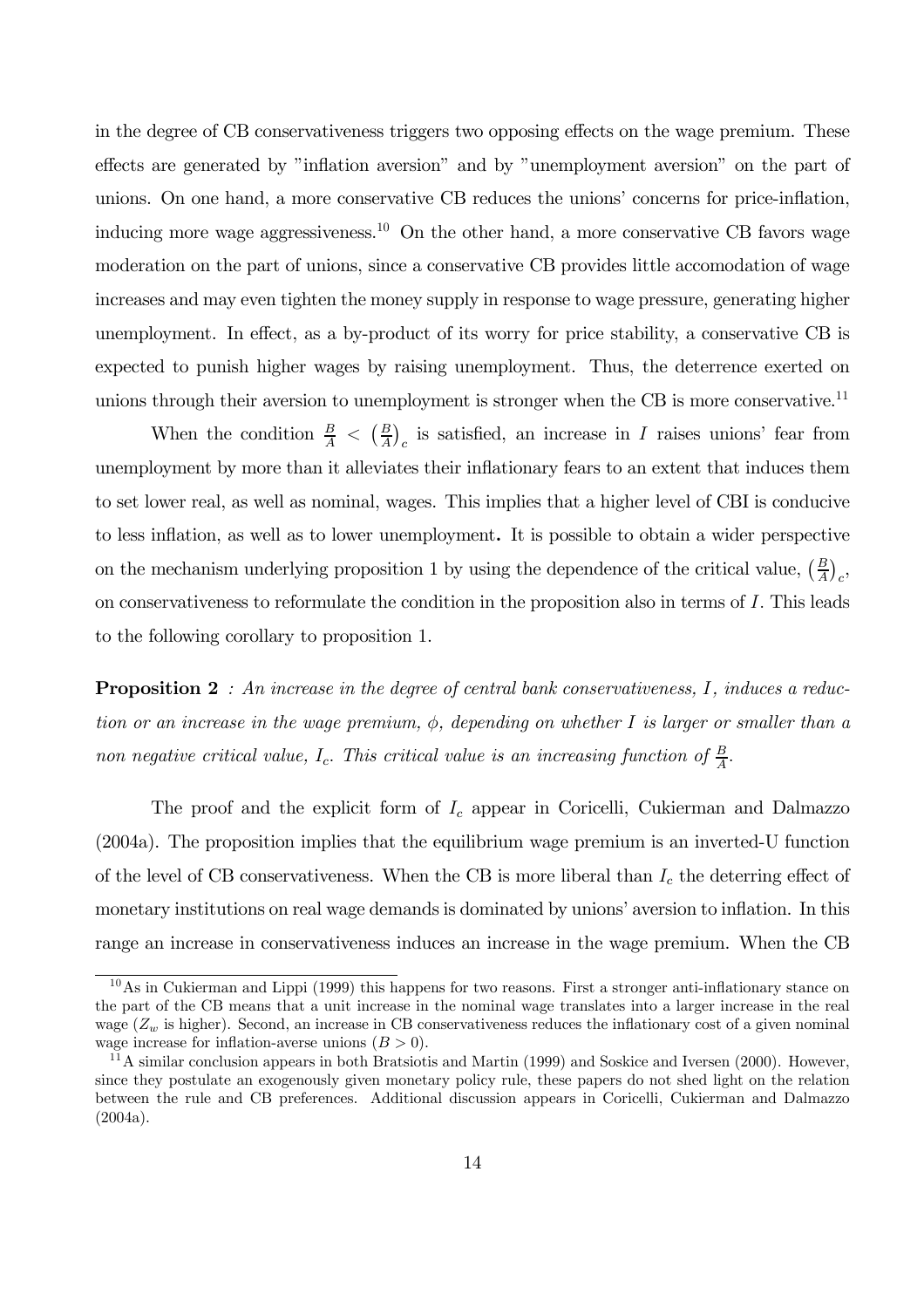is more conservative than  $I_c$  the deterring effect is dominated by unions' fear of unemployment among their members. In this range, a further increase in conservativeness reduces the wage premium.

Intuitively, when I is sufficiently low in comparison to  $\frac{B}{A}$  the central bank's relative aversion to inflation in comparison to unemployment is low in comparison to the union's relative aversion to those two "bads" implying that the dominant deterring effect is due to unions' inflation aversion. Consequently, an increase in  $I$ , by weakening the dominant deterring effect, raises the wage premium in this range. Conversely, when I is sufficiently large in comparison to  $\frac{B}{A}$ the dominant deterring effect operates via unions' aversion to unemployment. As a consequence, a further increase in conservativeness, by strenghening the dominant deterring effect, reduces the wage premium.

The proposition also implies that, the lower the relative aversion of unions to inflation  $(\frac{B}{A})$  the lower is the critical value,  $I_c$ , and the wider, therefore, the range of values of I for which an increase in CB conservativeness reduces the wage premium. In the extreme case in which unions are not averse to inflation at all  $(B = 0)$ ,  $I_c = 0$  and the real wage premium is decreasing in conservativeness for all positive values of I.

# Centralization of wage bargaining and economic performance

The following proposition characterizes the relation between economic performance and decentralization in wage-setting.

**Proposition 3** The wage premium, the rate of unemployment and inflation are all increasing in the degree of decentralization of the labor market, as measured by the number of unions,  $n$ .

The proof appears in the appendix of Coricelli, Cukierman and Dalmazzo (2004a).<sup>12</sup> The unambiguous result in proposition 3 is the total outcome of a number of effects some of which operate in opposite directions.<sup>13</sup> In order to understand the various channels through which

<sup>&</sup>lt;sup>12</sup>In the extreme cases  $n = 1$  and  $n \to \infty$  the wage premium is given respectively by  $\phi(n = 1) = \frac{(1-\alpha)^4 I^2}{(1-\alpha)^2 I^2 A + B}$ and by  $\phi(n \to \infty) = \frac{1-\alpha}{A} \frac{\alpha + \eta(1-\alpha)}{\eta}$ . Simple algebra verifies that  $\phi(n \to \infty) > \phi(n = 1)$  as implied by the proposition.

 $13$ Bratsiotis and Martin (1999, p.253) also find conflicting effects of centralization, and conclude that centralization is more likely to lead to lower wages and unemployment when the CB is sufficiently conservative.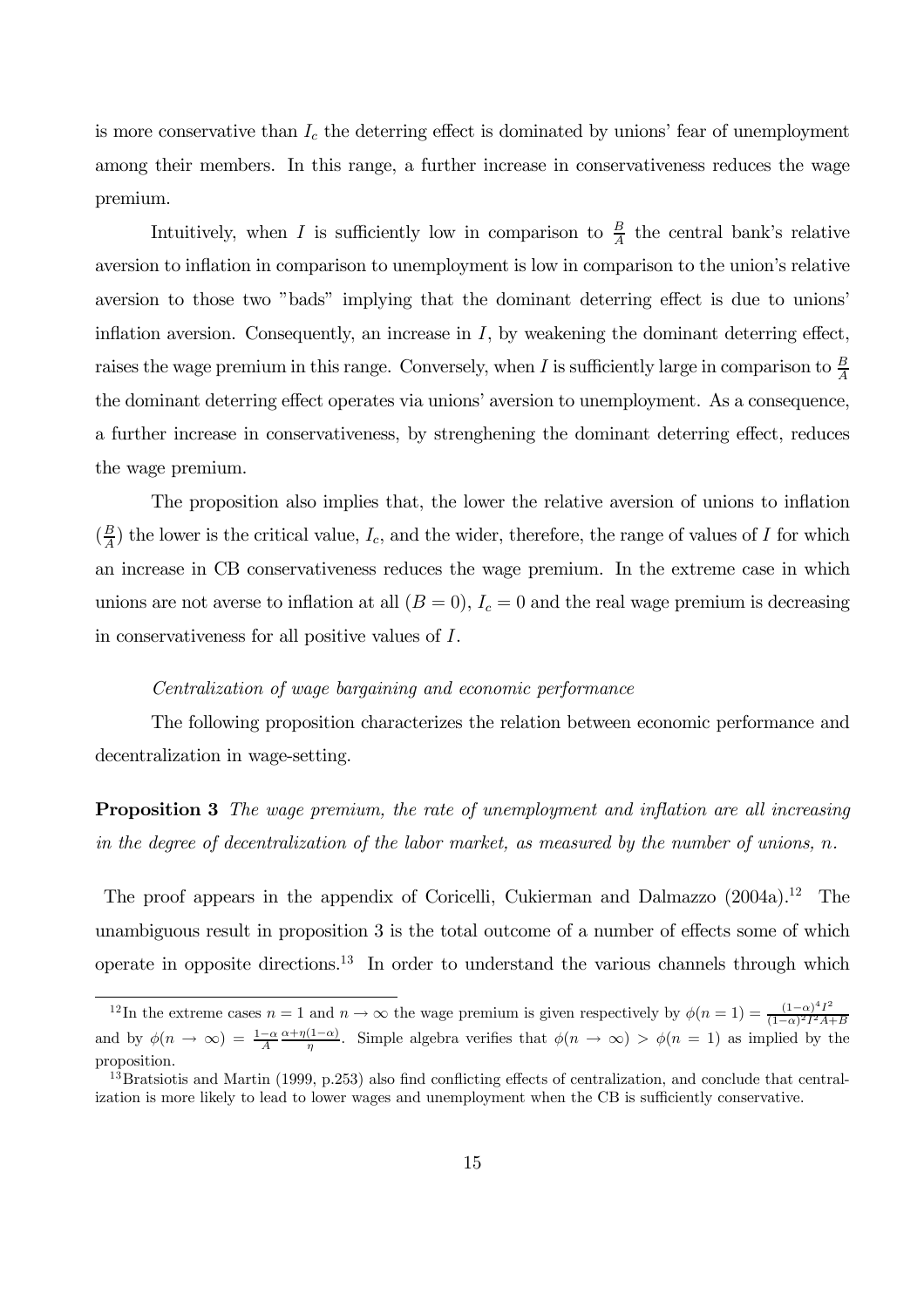decentralization affects the wage premium, we examine the effect of n on  $Z_w$  and  $Z_u$ , defined in Section 2.3. An increase in n unambiguously raises  $Z_w$ , leading to a *higher* wage premium. When the labor market is highly decentralized  $(n \text{ large})$ , the increase in the nominal wage of a typical union has a small impact on the aggregate price level  $p$ . Thus, the marginal gain to the union in terms of real wage is relatively large. However, the impact of an increase in n on  $Z_u$  is ambiguous in general, as the relative price effect and the generalized real balance effect react in opposite direction to changes in n. An increase in n raises  $Z_u$  through the *relative price effect*, and tends to *reduce* the wage premium. This reflects the fact that when the fraction  $1/n$  of firms affected by an adverse price change is small, competition is stronger because consumers find it easier to shift their demand towards goods produced by firms whose unions did not raise wages. The second component of  $Z_u$  captures the impact of the generalized real balance effect on firms' labor demand. When  $n$  is large, each union perceives that an increase in its nominal wages has a negligible effect on the *aggregate* wage level w, which eventually determines the magnitude of the reaction by the CB. Therefore, an increase in  $n$  tends now to *increase* the wage premium, since unions internalize the adverse effects of a nominal wage increase to a lesser extent.

Proposition 3 states that, although the competition effect of more decentralization operates in the model, it is dominated by the strategic effects. Thus, the present model does not generate the "hump-shaped" relation between unemployment and labor market centralization stressed by Calmfors and Driffill (1988), and more recently by Cukierman and Lippi (1999). This feature obviously depends on the particular structure of the model. However, the result in proposition 3 is consistent with empirical evidence suggesting that countries with a high degree of coordination in wage setting have lower unemployment (Nickell (1997), OECD (1997) and Nickell (1999)).

#### The effects of the degree of product substitutability on economic performance

The degree of product substitutability is characterized by the relative price elasticity,  $\eta$ , of the demand for goods. The larger this elasticity, the larger competition in product markets.

**Proposition 4** The wage premium, the rate of unemployment and inflation are all decreasing in the relative price-elasticity of the demand for goods, η.

The proof appears in the appendix to Coricelli, Cukierman and Dalmazzo (2004a). The intuition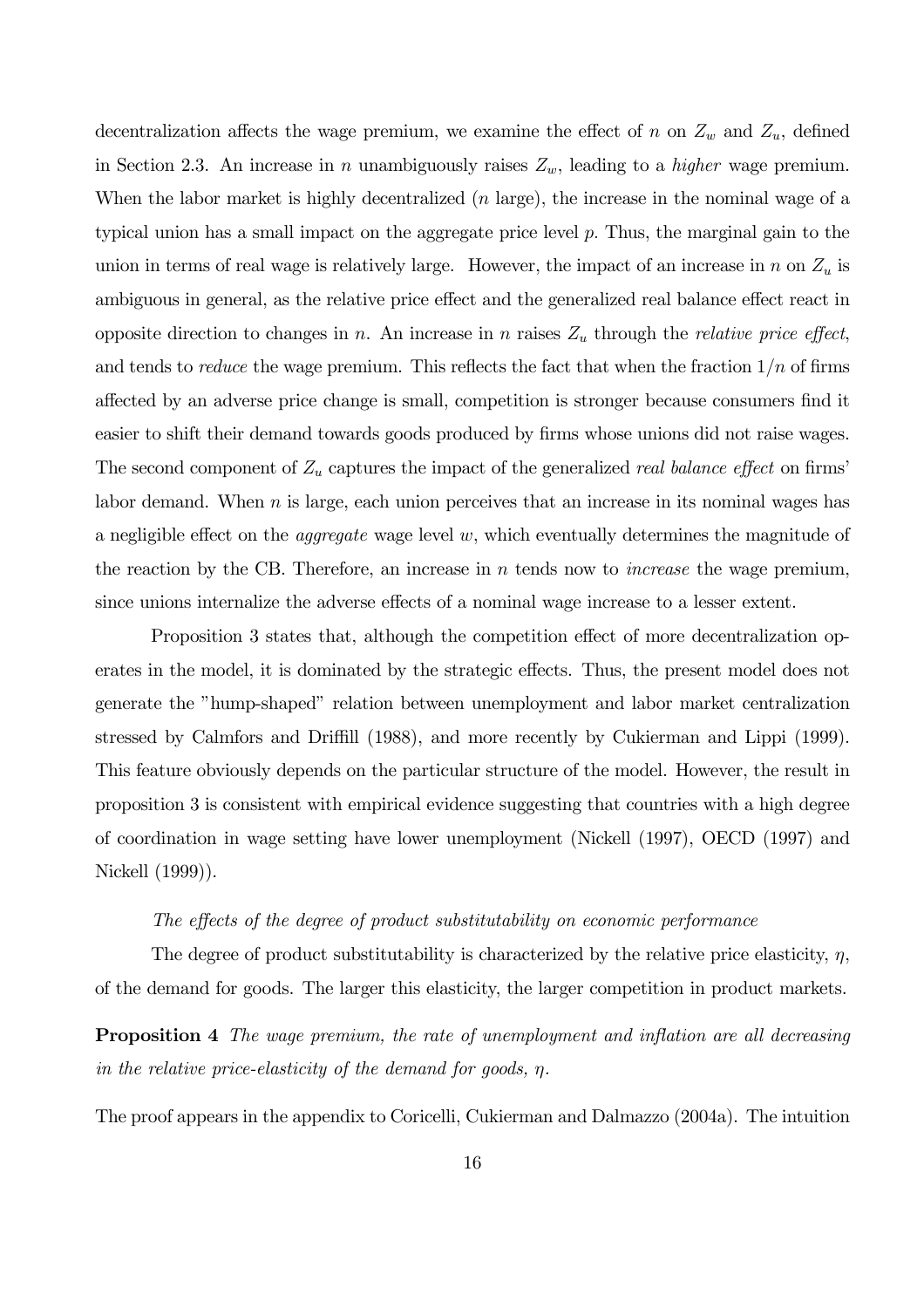for this result is simple. A larger  $\eta$  raises the size of the relative price effect generated by an increase in the nominal wage (this effect is contained in  $Z_u$ ), and thus the employment loss.<sup>14</sup> More competitive product markets translate, via the derived demands for labor, into more competitive labor markets. Interestingly, interpreting the wage premium as a measure of real wage rigidity, it follows that higher market power in the goods market, as characterized by low values of  $\eta$ , induce downward real wage rigidities in the labor market. This implication is consistent with findings reported in Nickell (1999). After considering several studies on the relation between wages and the degree of imperfect competition on product markets, Nickell concludes that there is evidence supporting the view that the real wage of unionized firms is higher in sectors with more market power. For related evidence on European countries, see also Koedijk and Kremers (1996).

# IV. The socially optimal level of conservativeness

Ever since Rogoff (1985), the idea that it is socially optimal to appoint a central banker that is more conservative than society constituted a basic benchmark in discussions of the optimal design of monetary institutions. In the absence of shocks, Rogoff's framework implies that the optimal level of conservativeness is infinite. Thus, the CB should care only about price stability. By contrast, Skott (1997), Cukierman and Lippi (1999), Guzzo and Velasco (1999), as corrected by Lippi (2002), and Lawler (2000) have recently shown that in the presence of an inflation averse monopoly union the socially optimal level of CB conservativeness is zero (the "populist CB" view in the sequel). Those frameworks abstract from the aggregate demand transmission channels of monetary policy. On the other hand, Bratsiotis and Martin (1999) and Soskice and Iversen (1998, 2000), while abstracting from the inflation fears of unions, incorporate the aggregate demand channel and conclude that a non accommodating CB brings about a better macroeconomic performance. Having established the relation between the relative aversion of unions to inflation/unemployment and the impact of conservativeness on one hand and the relation between conservativeness and accommodationon on the other, we are now in a position to shed some new light on those opposing views. Following Rogoff and others let the social loss

<sup>&</sup>lt;sup>14</sup>Note that even when the goods' market is perfectly competitive  $(\eta \to \infty)$  the wage premium remains strictly positive. The reason is that, even in this case, monopolistic unions possess the power to set wages above the competitive level.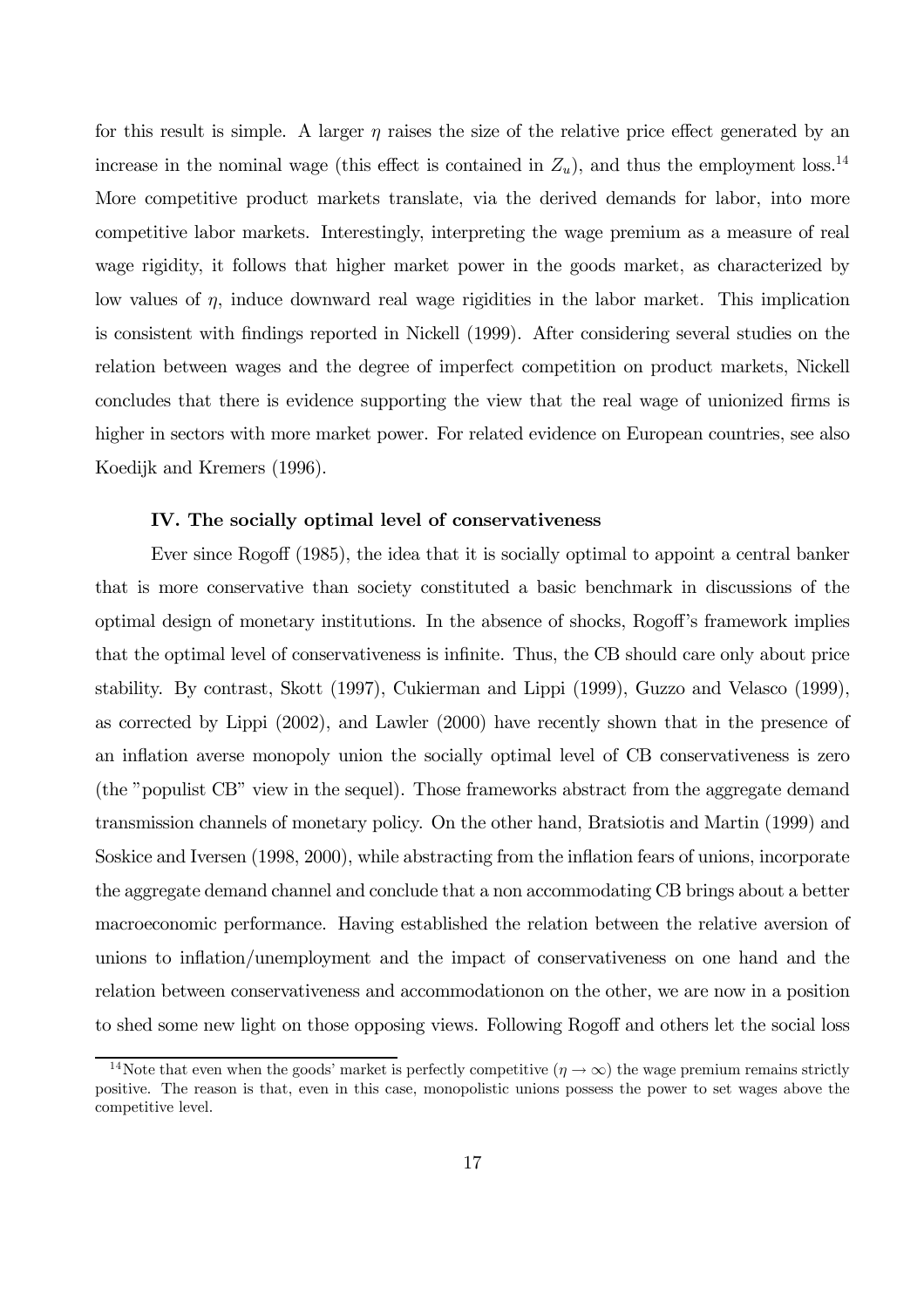function be

$$
\Lambda = u^2 + S \pi^2 \tag{25}
$$

where  $S \in (0,\infty)$  represents society's relative aversion to inflation, that may generally differ from the relative inflation aversion of the CB, I. The main issue then is the following: If society delegates the conduct of monetary policy to a central banker, what is the level of CB conservativeness (or inflation aversion) that is optimal for a society with relative inflation aversion S? Inserting the equilibrium expressions for u and  $\pi$  from equations (23) and (24) into equation  $(25)$  this problem is equivalent to minimization of the following expression with respect to I,

$$
\Lambda(I) = \left(\frac{\phi(I)}{1-\alpha}\right)^2 + S\left(\frac{\phi(I)}{(1-\alpha)^2I}\right)^2\tag{26}
$$

where  $\phi(I)$  is given by equation (20). Thus, social losses depend on central bank conservativeness directly, as well as through the effect that conservativeness has on the wage premium,  $\phi(I)$ . Note first, that when unions do not care about inflation  $(B = 0)$  an ultra conservative central banker is socially optimal.<sup>15</sup> The intuition underlying this result is simple. When unions are averse only to unemployment, an extremely conservative CB has a maximal moderating effect on unions' real wage demands. This in turn implies that, under such a central banker, unemployment and inflation will be at their lowest levels. No matter how strong is the inflation aversion of society, it therefore pays to appoint an "ultra conservative" central banker.

We turn next to the more general case where the relative inflation aversion of unions is *strictly positive* but moderate; i.e.,  $\frac{B}{A}$  is strictly positive but not too large. The following proposition provides some overly strong conditions for an ultra conservative CB to be socially optimal when there is more than one union.<sup>16</sup>

# **Proposition 5** : (i) If

<sup>&</sup>lt;sup>15</sup>This follows from proposition 1 which, for  $B = 0$ , implies that the wage premium is a decreasing function of I in the entire economically meaningful range of I. Hence social losses are minimized when the CB is ultra conservative  $(I \to \infty)$ .

<sup>&</sup>lt;sup>16</sup>With a single inflation-averse union (i.e.,  $n = 1$  and  $B > 0$ ), the wage-premium is equal to  $\frac{(1-\alpha)^4 I^2}{(1-\alpha)^2 I^2 A + B}$ , and the social optimum is attained by an ultra liberal central banker  $(I = 0)$ . This conclusion crucially depends on the presence of some inflation aversion  $(B > 0)$ . See also next footnote.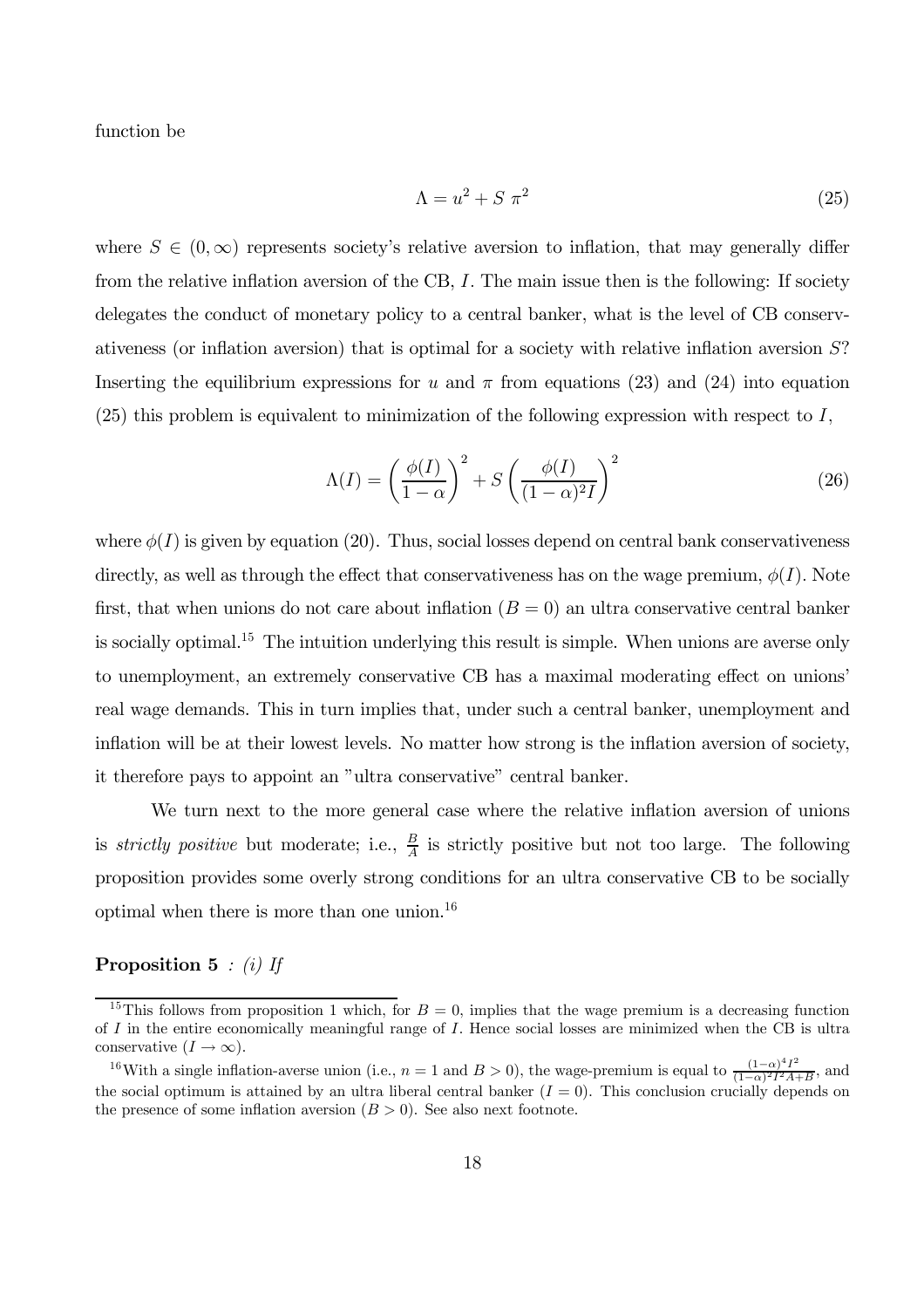$$
\frac{B}{A} < Min\left\{S\left(1 - \frac{\alpha}{2}\right), \frac{1}{2(1 - \alpha)}\right\}
$$

the social optimum problem does **not** have an internal solution.

(ii) If there is more than one union, the condition in part  $(i)$  is satisfied, and if

$$
\frac{B}{A} < \frac{2-\alpha}{2(1-\alpha)}\sqrt{S}
$$

an ultra conservative CB is socially optimal.

# Proof. See Appendix. ■

Proposition 5 states that if the inflation aversion of unions is sufficiently small in comparison to their aversion to unemployment an ultra conservative central banker maximizes social welfare. For the standard case in which the parameter  $\alpha$  is equal to 2/3, the conditions in the proposition reduce to  $\frac{B}{A} < \min\left\{\frac{2}{3}S, \frac{3}{2}, 2\sqrt{S}\right\}$ . Since unions are normally more concerned about unemployment than about inflation, this condition is likely to be satisfied in reality (see Calmfors (2001) for a discussion).

Thus, for the case of more than one union, an ultra conservative central banker is socially optimal unless  $\frac{B}{A}$  is implausibly large. It follows that the optimality of the populist CB is very likely to be the exception rather than the rule.<sup>17</sup> One reason for those different conclusions is that the populist CB view is derived within frameworks that abstract from the aggregate demand channel of monetary policy. As a consequence the deterring effects of contractionary monetary policies designed to reduce wage driven inflations are neglected. Since such contractionary policies reduce the demand for labor, unions moderate their wage demands mainly because of fear of unemployment among their members, rather than because of their inflationary fears. Bratsiotis and Martin (1999) and Soskice and Iversen (1998, 2000) recognize this effect but, since they abstract from the inflation aversion of unions, their frameworks are not sufficient to settle the issue.

<sup>&</sup>lt;sup>17</sup>Guzzo and Velasco (1999) have claimed that a populist central banker is socially optimal at all levels of centralization of wage bargaining. But this is due to their implicit assumption that wages are contracted in real terms. As shown by Lippi (2002), and recognized in Guzzo and Velasco (2002), when wages are contracted in nominal terms their model implies, as do the other models, that a populist CB is socially optimal provided there is a single monopoly union.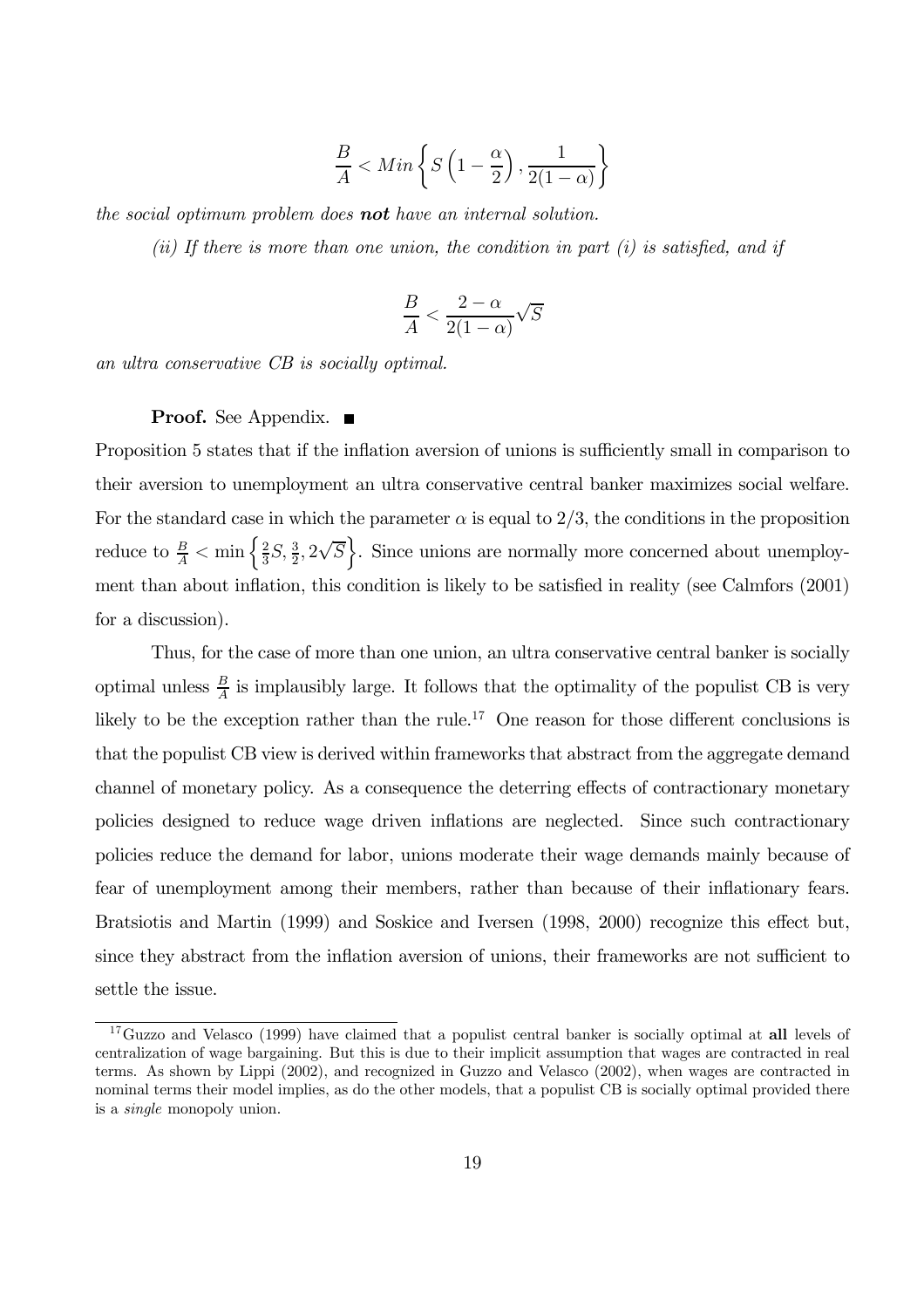A somewhat more general lesson from this section is that deterrence of real wage claims by the CB is most effective when the relative aversion of the CB to unemployment versus inflation is biased in a direction opposite to that of labor unions.

# V. Concluding remarks

This paper proposes a general equilibrium framework with endogenous monetary policy that characterizes the effects of CB conservativeness, product market differentiation, and the degree of centralization of wage bargaining on wages, employment and inflation. Unlike most of the literature on strategic monetary policy our framework features both aggregate supply and aggregate demand transmission channels of monetary policy.

Some of the main results follow. First, the degree of monetary accommodation in response to nominal wage inceases depends on CB conservativeness. The more conservative the CB the less accommodative it is. Second, a sufficiently conservative CB reduces money growth in response to nominal wage inflation. Third, the relation between unemployment and CB conservativeness is positive at low levels and negative at high levels of conservativeness. Fourth, when unions' aversion to unemployment is sufficiently larger than their inflation aversion, an ultra conservative CB is socially optimal.<sup>18</sup> This result supports the "conservative CB" paradigm, pioneered by Rogoff (1985), and sheds additional light on the recent debate on the optimal degree of CB conservativeness with non atomistic wage setters by showing that the "populist  $CB"$  result is a rather special extreme case.<sup>19</sup>

An interesting question concerns the robustness of our results to a modification in which some of the unions are leaders and others are followers with respect to wage setting. Although such an analysis is beyond the scope of this paper our gut feeling is that such a modification should lead to broad outcomes that are similar to those in this paper but with a smaller number of unions. This is based on the intuitive argument that, when some unions are followers, the number of fully independent wage setting unions is smaller.

A general lesson from the paper is that the extent of downward real wage rigidity depends

<sup>18</sup>This abstracts from the existence of shocks and stabilization policy.

 $19$ Recently, Berger et. al. (2002) provide additional support for this general position by showing that, when the government can choose the levels of both nominal unemployment benefits as well as the degree of CB conservativeness it always pays to make the CB more conservative than society. The option to index wages further weakens the case for a liberal CB: see Liviatan (2002).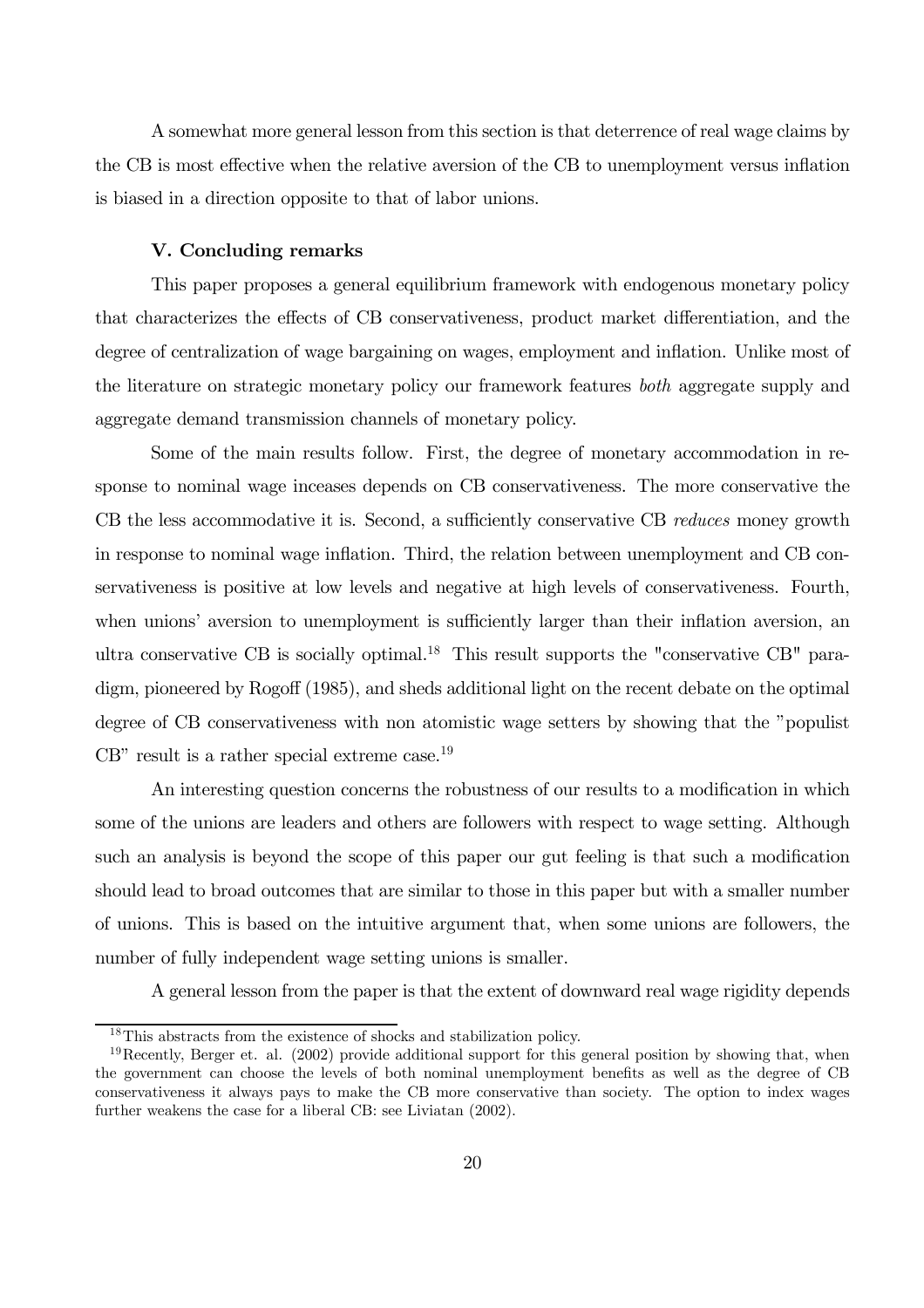on the nature of monetary institutions.<sup>20</sup> For plausible values of unions' relative aversion to unemployment and inflation, a high level of CB conservativeness reduces downward real and nominal wage rigidity, making wages closer to their market clearing level. This is an instance of the Lucas critique.

# Appendix

## Derivation of equilibrium wages

Differentiating equation  $(16)$  with respect to the nominal wage of union i

$$
\frac{dm}{dw_i} = \frac{1 - \alpha(1 - \alpha)I}{n\left[1 + (1 - \alpha)^2 I\right]}
$$
\n(A1)

where use has been made of the fact that  $w = \frac{1}{n}w_i + \frac{n-1}{n}w_{-i}$ . Differentiating (11) with respect to  $w_i$  and using the last relation yields:

$$
\frac{dp}{dw_i} = (1 - \alpha)\frac{dm}{dw_i} + \alpha\frac{dw}{dw_i} = \frac{1}{n\left[1 + (1 - \alpha)^2 I\right]}.
$$
\n(A2)

>From equation (10) one obtains

$$
\frac{d(m-p)}{dw_i} = -\frac{\alpha}{(1-\alpha)} \frac{d(w-p)}{dw_i}.
$$
\n(A3)

Differentiating (7) with respect to  $w_i$  and using the previous expression yields:

$$
\frac{d(p_{ij} - p_i)}{dw_i} = \frac{\alpha}{\alpha + \eta(1 - \alpha)} \left[ 1 - \frac{dp}{dw_i} - \frac{d(w - p)}{dw_i} \right].
$$
\n(A4)

Using  $w = \frac{1}{n}w_i + \frac{n-1}{n}w_{-i}$  and equation (A2)

$$
\frac{d(w-p)}{dw_i} = \frac{(1-\alpha)^2 I}{n [1 + (1-\alpha)^2 I]}.
$$
\n(A5)

Substituting (A2) and (A5) into (A4) and rearranging yields

 $^{20}$ A disclaimer is in order here. Although the paper provides an explanation for downward rigidities in both real and nominal wages it does not attempt to provide an explanation for the existence of sticky, often contractually fixed, nominal wages.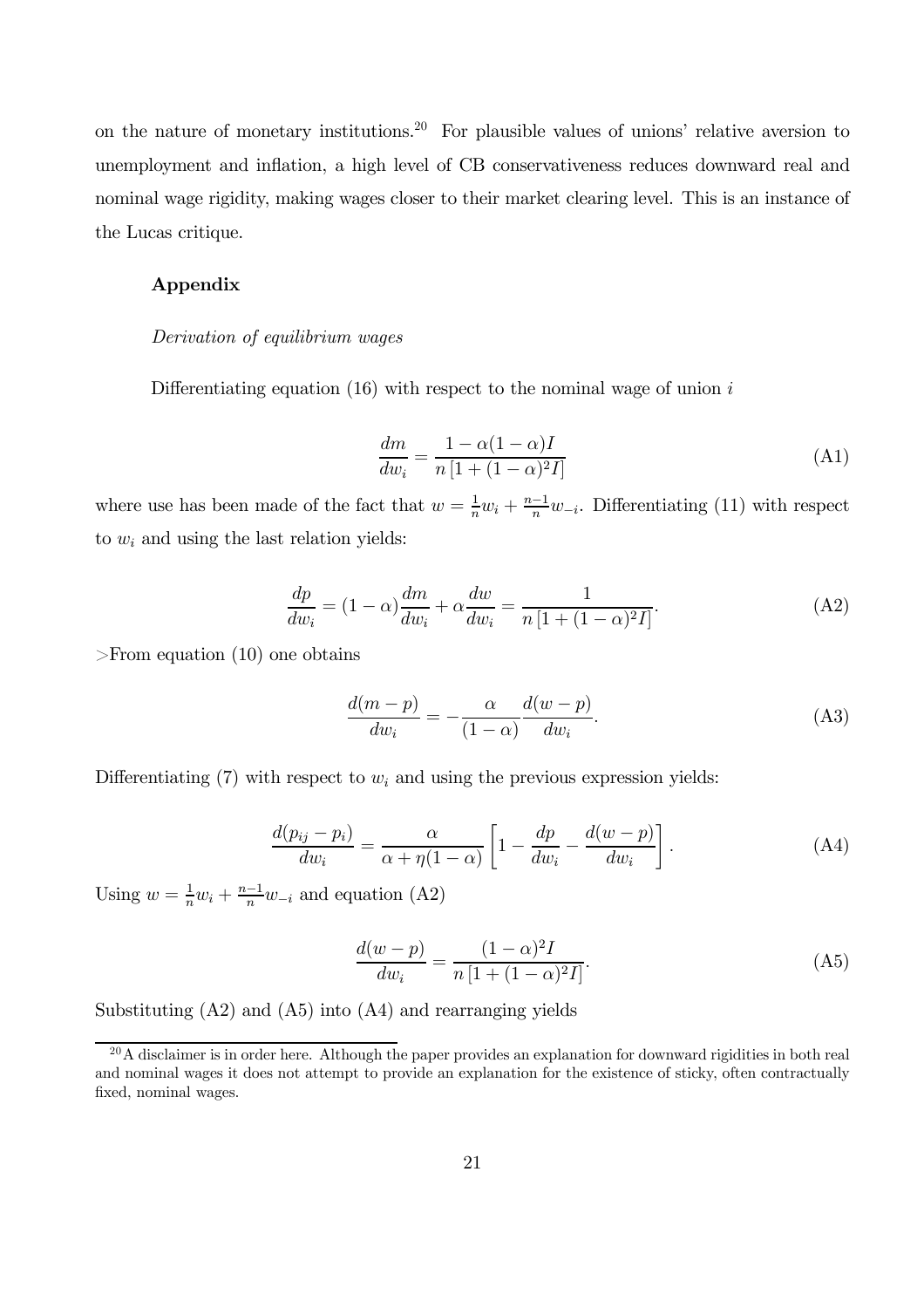$$
\frac{d(p_{ij} - p)}{dw_i} = \left(\frac{n-1}{n}\right)\frac{\alpha}{\alpha + \eta(1-\alpha)}\tag{A6}
$$

Differentiating equation (10) with respect to  $w_i$ , using (A5), and rearranging yields

$$
\frac{d(m-p)}{dw_i} = \frac{-\alpha(1-\alpha)I}{n\left[1+(1-\alpha)^2I\right]}.
$$
\n(A7)

Differentiating (18) with respect to  $w_i$ , using equations (A6) and (A7), and rearranging yields:

$$
\frac{du_i}{dw_i} = \frac{1}{n} \left[ \frac{\eta(n-1)}{\alpha + \eta(1-\alpha)} + \frac{(1-\alpha)I}{[1+(1-\alpha)^2I]} \right].
$$
\n(A8)

Using  $(A2)$  and  $(A8)$  in equation  $(19)$ , the first order condition of union i can be rewritten as:

$$
-Z_w + A \underbrace{\left\{ l_0 + \frac{1}{\alpha} \left[ \eta (p_i - p) - (m - p) \right] \right\}}_{u_i} Z_u + B \pi (1 - Z_w) = 0 \tag{A9}
$$

where  $Z_w \equiv 1 - \frac{1}{n[1 + (1 - \alpha)^2 I]}, Z_u \equiv \left[\frac{\eta}{L}\right]$  $\frac{\eta}{D} \frac{n-1}{n} + \frac{(1-\alpha)I}{n K}$ ,  $D \equiv [\alpha + \eta(1-\alpha)],$  and  $K \equiv [1 + (1-\alpha)^2 I].$ 

We now show that the existence of a Nash equilibrium in wages requires symmetry in prices, that is:  $p_i = p$ . Given symmetry in prices, we then show that the Nash equilibrium in wages is also *symmetric*. First, to show that price symmetry is necessary for the existence of a Nash equilibrium in wages, notice that a condition like (A9) must simultaneously hold for each union i, with  $i = 1, ..., n$ . These n conditions may differ, if at all, from one another only in the linear terms in  $(p_i - p)$ . The first order conditions for any two unions, s and q, imply, therefore, that  $(p_s - p) = (p_q - p)$ : the two unions first order conditions can be *simultaneously* satisfied if and only if the monopolistically competitive firms set identical prices on their products. Since this is true for any two first order conditions it follows that  $p_i = p$ , for every  $i = 1, ..., n$ . Using this result in equation (A9) implies that the first order conditions of all unions are identical. Hence they all set the *same* nominal wage.

The reaction function of the CB in equation (16), the expression for the equilibrium price level in equation (11) and the typical union first order condition in equation (A9) provide a system of three linear equations from which  $w, p$  and  $m$  can be solved. The solution for the wage premium is obtained, after a substantial amount of algebra, by using the first two equations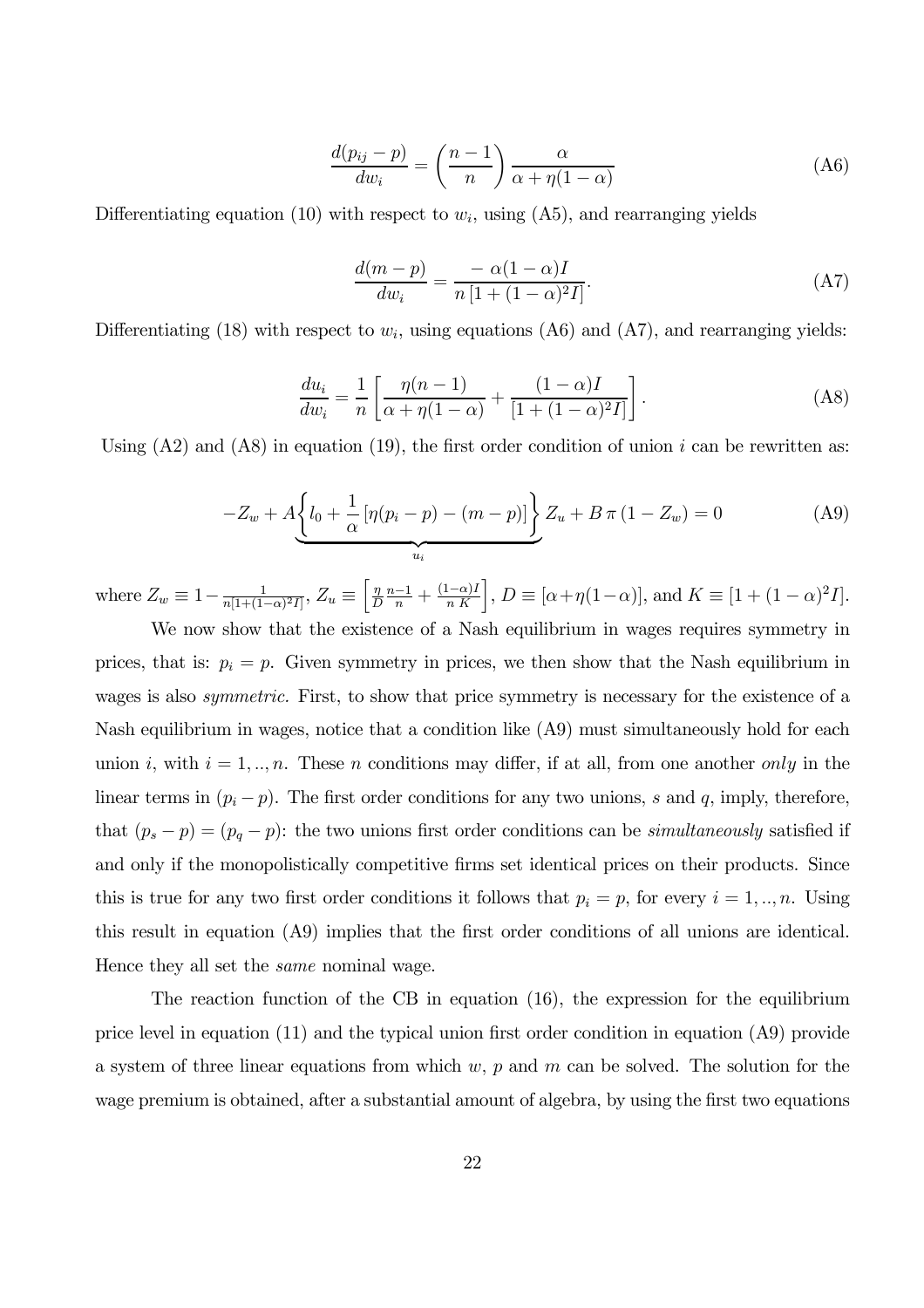in the last one and by using the expression for the competitive real wage.

# Derivation of the competitive real wage  $w_r^c$

The competitive real wage,  $w_r^c$ , is the wage level that equates labor supply and labor demand, or  $\int_0^1 l_0 \, d j = \int_0^1 l_{ij}^d \, d j$ . When the labor market is competitive all firms face the same wage and set, therefore, the same price. Hence the derived demand for labor (equation (8)) reduces to  $l_{ij}^d = \frac{1}{\alpha}(m-p)$ . Using the last expression in the previous one, the labor market clearing condition can be rewritten as  $l_0 = \int_0^1 \left[ \frac{1}{\alpha} (m - p) \right] dj = \frac{1}{\alpha} (m - p)$ . Using equation (10), which relates real money balances to the average real wage level, and rearranging we obtain the solution for the competitive wage,  $w_r^c = -(1 - \alpha)l_0 + \frac{1 - \alpha}{\alpha}\rho$ .

# Proof of Proposition 5

Part (i). We start by showing that, when  $\frac{B}{A} < \frac{S}{2} \left( \frac{\alpha + \eta(1-\alpha)n}{\alpha + \eta(1-\alpha)} \right)$  $\alpha+\eta(1-\alpha)$ ) and  $\frac{B}{A} < \frac{\eta (n-1)^2}{n(1-\alpha)[\alpha + \eta (1-\alpha)]}$ hold simultaneously, the social optimum problem does not have an internal solution. We first differentiate equation  $(26)$  with respect to I:

$$
\frac{d\Lambda(I)}{dI} = \frac{2\phi(I)}{(1-\alpha)^2} \left[ \left( 1 + \frac{S}{(1-\alpha)^2 I^2} \right) \frac{d\phi(I)}{dI} - \frac{S}{(1-\alpha)^2 I^3} \phi(I) \right].
$$
 (A10)

If there is an internal extremum this expression equals zero. Thus, for an internal solution to exist, the following must hold

$$
\frac{d\phi(I)}{dI}\frac{I}{\phi(I)} = \frac{S}{(1-\alpha)^2 I^2 + S}.\tag{A11}
$$

Condition  $(A11)$  in conjunction with the derivative of the wage premium with respect to I (obtained from equation (20)) generates, after some algebra, the following equation:

$$
\Psi(I) \equiv K_3 I^3 + K_2 I^2 + K_1 I + K_0 = 0 \tag{A12}
$$

where

$$
K_3 \equiv \frac{-\alpha (1 - \alpha)^3 (n - 1)}{D},\tag{A13}
$$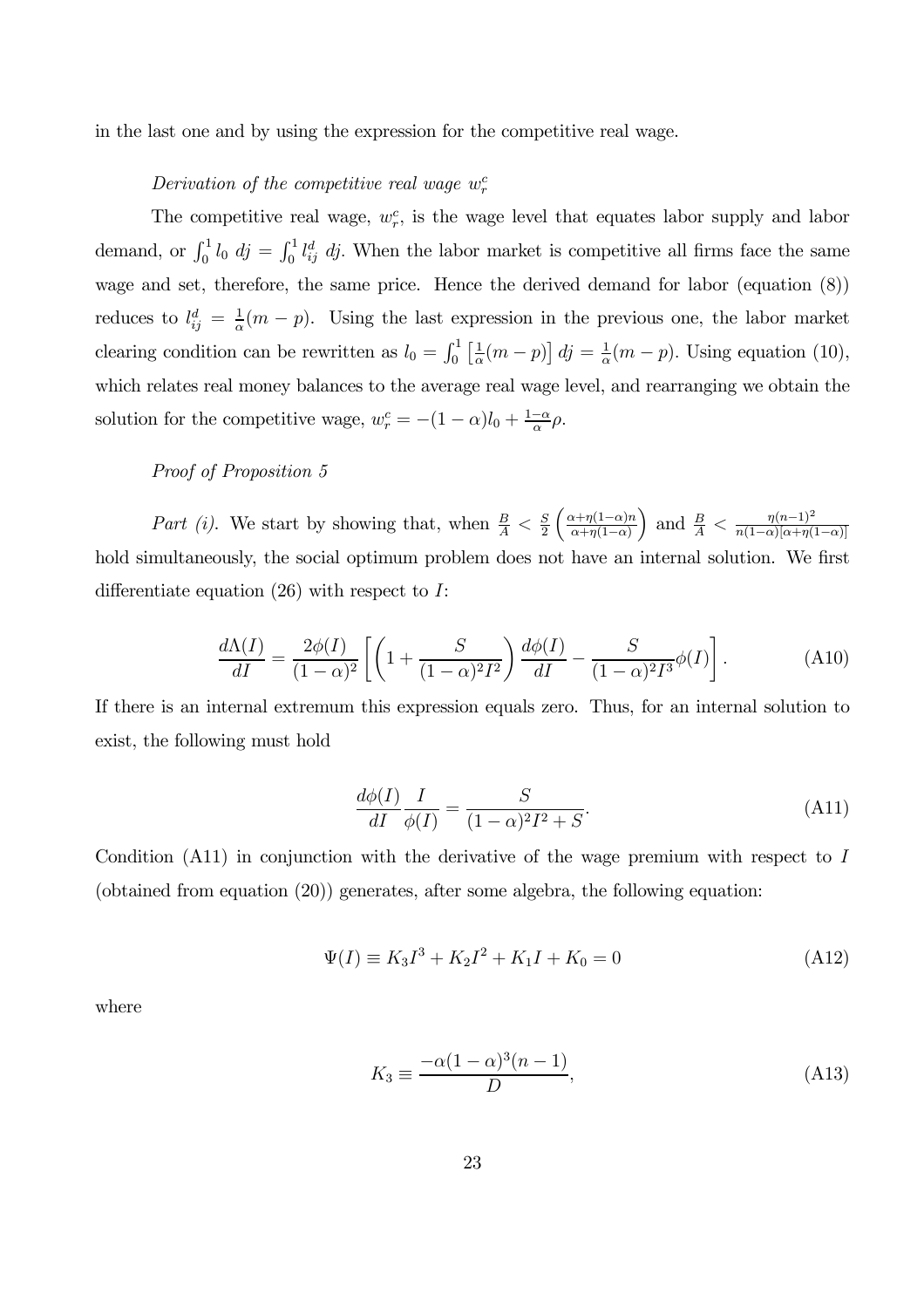$$
K_2 \equiv (1 - \alpha)^3 n \left( 2\frac{B}{A} - S\frac{\eta n (1 - \alpha) + \alpha}{D} \right),\tag{A14}
$$

$$
K_1 \equiv (1 - \alpha)(n - 1) \left( \frac{B}{A} - 2S \frac{\eta n (1 - \alpha) + \alpha}{D} \right),\tag{A15}
$$

$$
K_0 \equiv S\left(\frac{B}{A}(1-\alpha)n - \frac{\eta(n-1)^2}{D}\right). \tag{A16}
$$

Since  $I \geq 0$ , the equation  $\Psi(I)=0$  cannot be satisfied whenever the coefficients  $K_0, K_1, K_2, K_3$ are all negative. In this case, an internal solution  $(0 < I^* < \infty)$  to the social optimum problem does not exist. The proof of Part (i) is completed by noting that when the conditions

$$
\frac{B}{A} < \frac{S}{2} \left( \frac{\alpha + \eta (1 - \alpha) n}{\alpha + \eta (1 - \alpha)} \right) \tag{A17}
$$

and

$$
\frac{B}{A} < \frac{\eta (n-1)^2}{n(1-\alpha)[\alpha + \eta (1-\alpha)]} \tag{A18}
$$

hold simultaneously the constants  $K_0$ ,  $K_1$ ,  $K_2$ ,  $K_3$  are all negative. Since the bounds on the right hand side of these conditions are monotonically increasing in both  $\eta$  and  $n$ , they attain their smallest values when  $\eta$  and  $n$  are at their lowest permissible values which are 1 and 2 respectively. If  $\frac{B}{A}$  is smaller than these minimal upper bounds, it is a fortiori lower than the upper bounds at higher values of  $\eta$  and  $n$ . Inserting the condition  $\eta = 1$  and  $n = 2$  into the upper bounds yields the conditions reported in Part (i) of the proposition.

Part  $(ii)$ : Under the conditions stated in Part  $(i)$  of the proposition, the socially optimal level of conservativeness is either zero or infinity. To characterize the set of circumstances under which either of those two extreme types is socially optimal we evaluate the values of inflation, of unemployment and of social losses in equation (26) for each of them. Under an ultra liberal central banker the wage premium and unemployment are zero and inflation and social losses are given respectively by

$$
\pi = \frac{n-1}{B} \tag{A19}
$$

and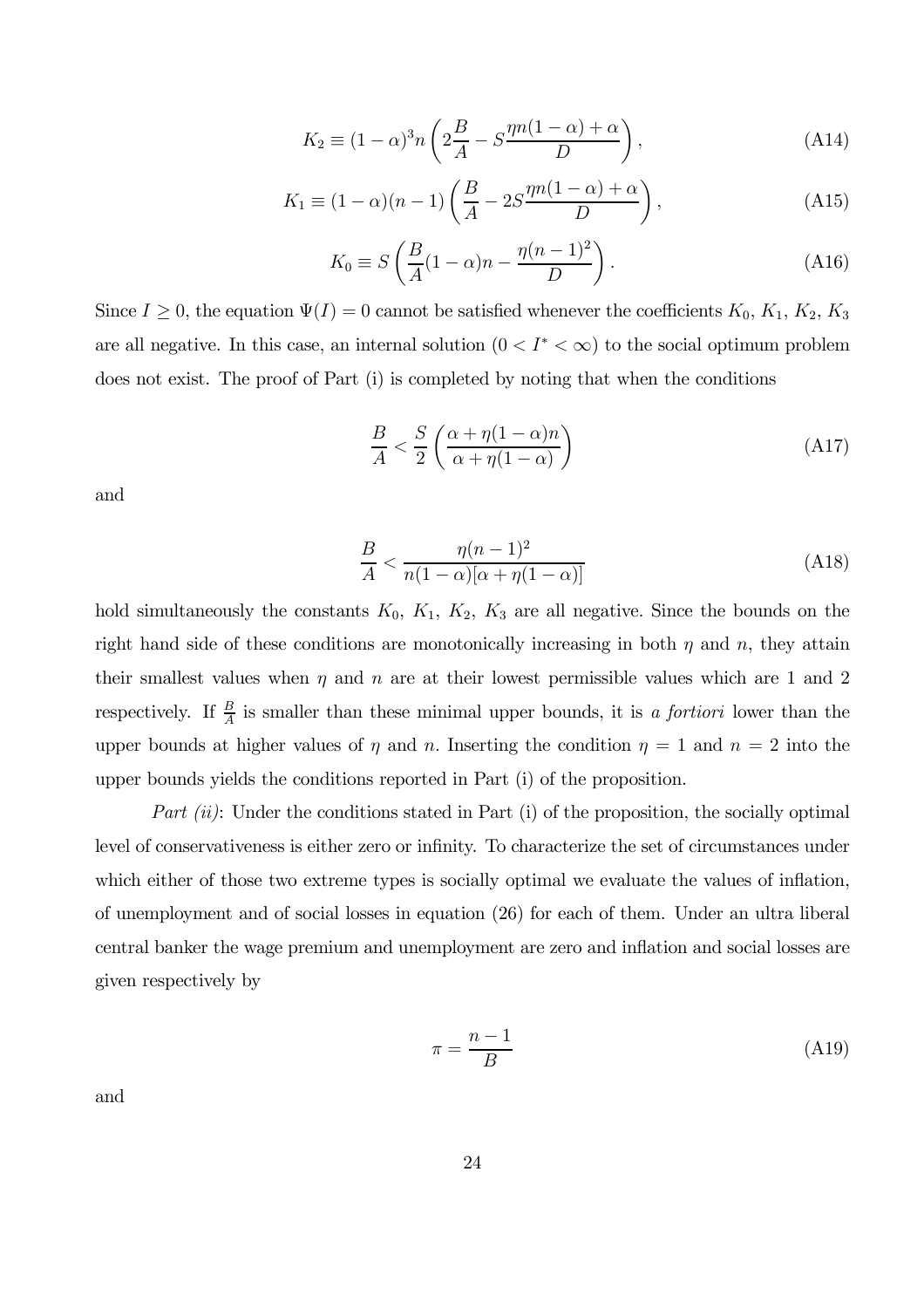$$
\Lambda(0) = S\left(\frac{n-1}{B}\right)^2.
$$
\n(A20)

Thus, an ultra liberal CB totally eliminates unemployment by riding on the inflationary fears of unions. But it also totally eliminates inflation only in the extreme case in which there is a single monopoly union. Hence in the case of a monopoly union an ultra liberal CB is socially optimal.

Under an ultra conservative central banker inflation is zero and unemployment and social welfare are given respectively by

$$
u = \frac{1 - \alpha}{A} \frac{\left[\alpha + \eta(1 - \alpha)\right]n}{\alpha + \eta(1 - \alpha)n} \tag{A21}
$$

and

$$
\lim_{I \to \infty} \Lambda(I) = \left( \frac{1 - \alpha}{A} \left[ \frac{(\alpha + \eta(1 - \alpha)) n}{\alpha + \eta(1 - \alpha)n} \right]^2 \right). \tag{A22}
$$

An ultra liberal or an ultra conservative CB is socially optimal depending on whether  $\Lambda(0)$  is smaller or larger than  $\lim_{I\to\infty} \Lambda(I)$ . Not surprisingly the welfare ranking of those two cases depends on society's relative inflation aversion. The socially optimal level of conservativeness will be infinity if and only if  $\lim_{I\to\infty}\Lambda(I) < \Lambda(0)$ : equations (A20) and (A22) imply that this condition is equivalent to the condition  $\frac{B}{A} < \left(\frac{\alpha+(1-\alpha)\eta n}{(1-\alpha)(\alpha+(1-\alpha))}\right)$  $(1-\alpha)(\alpha+(1-\alpha)\eta)$  $\left(\frac{n-1}{n}\right)\sqrt{S}$ . Since the bound on the right hand side is increasing in both  $\eta$  and  $n$ , it will attain its smallest value when  $\eta = 1$  and  $n = 2$ , yielding the condition  $\frac{B}{A} < \frac{2-\alpha}{2(1-\alpha)}$  $\sqrt{S}$  reported in Part (ii) of the proposition.

Thus, provided that the conditions in the proposition are satisfied, the social welfare function has no internal minimum, and an ultra conservative CB is optimal. QED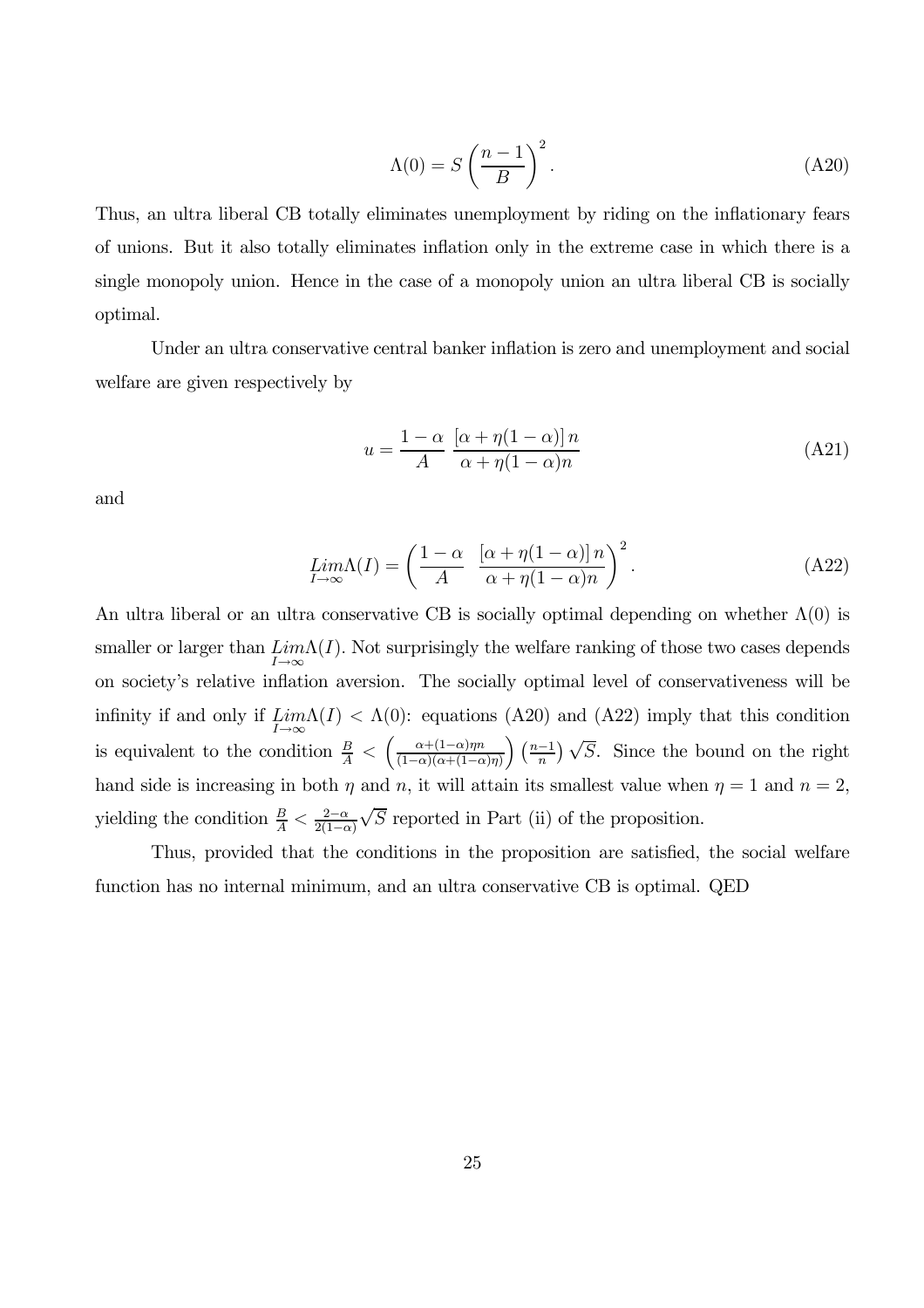# References

Agell, J. and Ysander, B.-C. (1993), Should Governments Learn to Live with Inflation? A Comment, American Economic Review 83, 305-311.

Aucremanne, L. and Dhyne, E. (2004), How Frequently Do Prices Change? Evidence Based on the Micro Data Underlying the Belgian CPI, Paper presented at the May 2004 ESSIM, Tarragona, Spain.

Berger, H., Hefeker, C. and Schoeb, R. (2004), Optimal Central Bank Conservatism and Monopoly Trade Unions, *IMF Staff Papers 51*, 585-605.

Berghahn, V. and Detlev, K. (1987), Industrial Relations in West Germany, Oxford, Berg.

Blanchard, O. and Kiyotaki, N. (1987), Monopolistic Competition and the Effects of Aggregate Demand, American Economic Review 77, 647-666.

Bratsiotis, G. and Martin, C. (1999), Stabilization, Policy Targets and Unemployment in Imperfectly Competitive Economies, Scandinavian Journal of Economics 101, 241-256.

Calmfors, L. (2001), Wages and Wage-Bargaining Institutions in the EMU - A Survey of the Issues, Empirica 28, 325-351.

Coricelli, F., Cukierman, A. and Dalmazzo, A. (2004a), Monetary Institutions, Monopolistic Competition, Unionized Labor Markets and Macroeconomic Performance, Extended version, University of Tel Aviv and University of Siena.

Available on the web at: http://www.tau.ac.il/~alexcuk/pdf/ccd-1-04-extended.pdf

Coricelli, F., Cukierman, A. and Dalmazzo, A. (2004b), Economic Performance and Stabilization Policy in a Monetary Union with Imperfect Labor and Goods' Markets, in H.W. Sinn, M. Widgren and M. Koethenburger (eds.), *European Monetary Integration*, MIT Press, Boston.

Cubitt, R. (1992), Monetary Policy Games and Private Sector Precommitment, Oxford Economic Papers 44, 513-530.

Cukierman, A. and Lippi, F. (1999), Central Bank Independence, Centralization of Wage Bargaining, Inflation and Unemployment - Theory and Some Evidence, European Economic Review 43, 1395-1434.

Cukierman, A. and Lippi, F. (2001), Labour Markets and Monetary Unions: A Strategic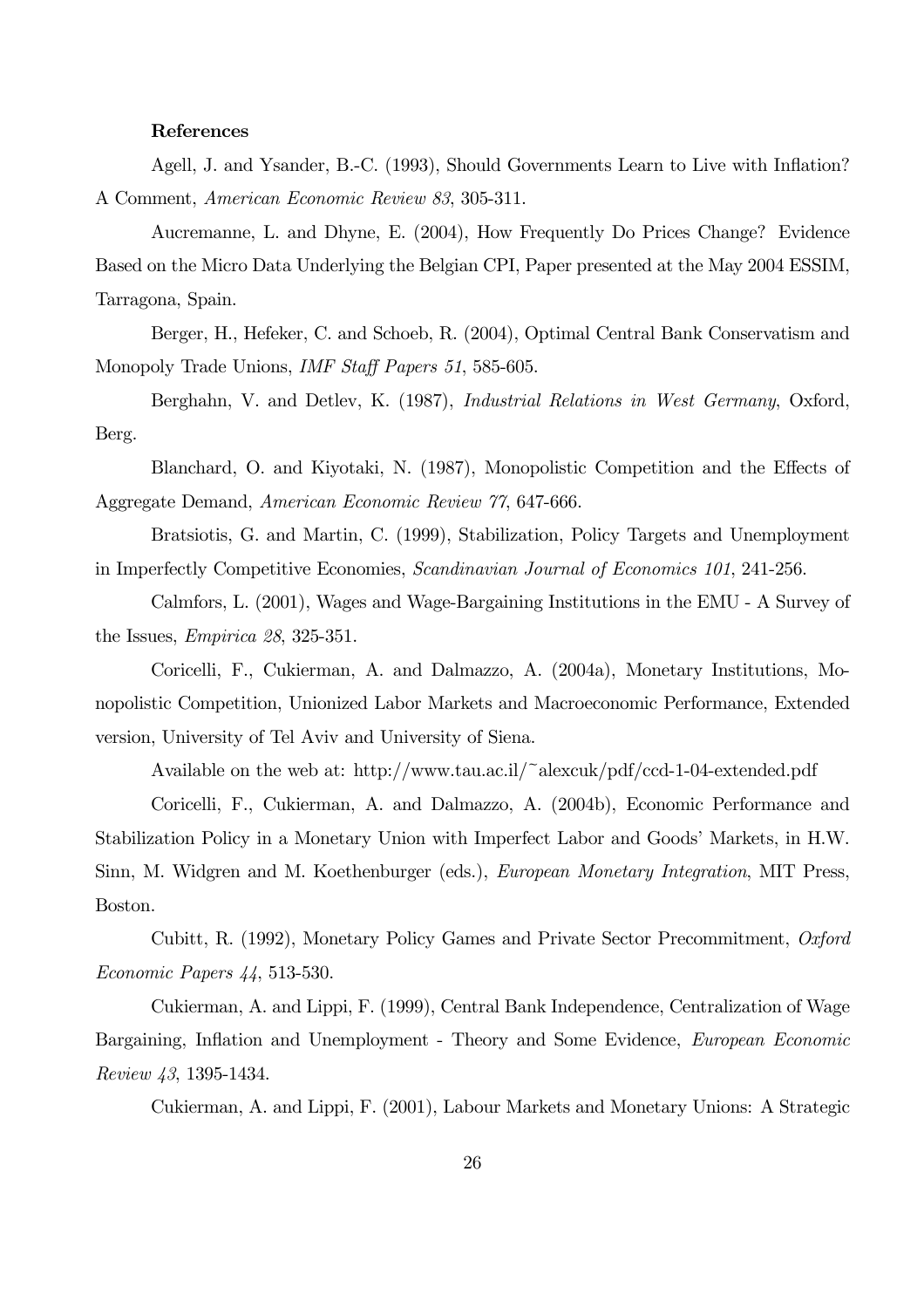Analysis, Economic Journal 111, 541-565.

Cukierman, A., Rodriguez, P. and Webb, S. (1998), Central Bank Autonomy and Exchange Rate Regimes-Their Effects on Monetary Accommodation and Activism, in S. Eijffinger H. Huizinga (eds.), Positive Political Economy-Theory and Evidence, Cambridge University Press, Cambridge, UK.

Friedman, B. (1999), Comment on King and Wolman, in J. B. Taylor (ed.), Monetary Policy Rules, The University of Chicago Press and NBER, Chicago and London.

Gali, J., Gertler, M. and Lopez- Salido, D. (2001), European Inflation Dynamics, European Economic Review 45, 1237-1270.

Guzzo, V. and Velasco, A. (1999), The Case for a Populist Central Bank, European Economic Review 43, 1317-1344.

Guzzo, V. and Velasco, A. (2002), Revisiting the Case for a Populist Central Banker: A Comment, European Economic Review 46, 613-621.

Gylfason, T. and Lindbeck, A. (1994), The Interaction of Monetary Policy and Wages, Public Choice 79, 33-46.

Hall, P. A. (1994), Central Bank Independence and Coordinated Wage Bargaining: Their Interaction in Germany and Europe, German Politics and Society 31, 1-23.

Hall, P. A. and Franzese, R.J. Jr. (1998), Mixed Signals: Central Bank Independence, Coordinated Wage Bargaining, and European Monetary Union, International Organization 52, 505-535.

Holden, S. (2003), Wage-setting under Different Monetary Regimes, Economica 70, 251- 265.

Holden, S. (2005), Monetary Regimes and the Coordination of Wage Setting, European Economic Review 49, 833-843.

Jensen, H. (1997), Monetary Policy Cooperation May Not Be Counterproductive, Scandinavian Journal of Economics 99, 73-80.

Jerger, J. (2002), How Strong is the case for a Populist Central Banker? A Note, *European* Economic Review 46, 623-632.

Koedijk, K. and Kremers, J. (1996), Market Opening, Regulation and Growth in Europe, Economic Policy, 443-460.